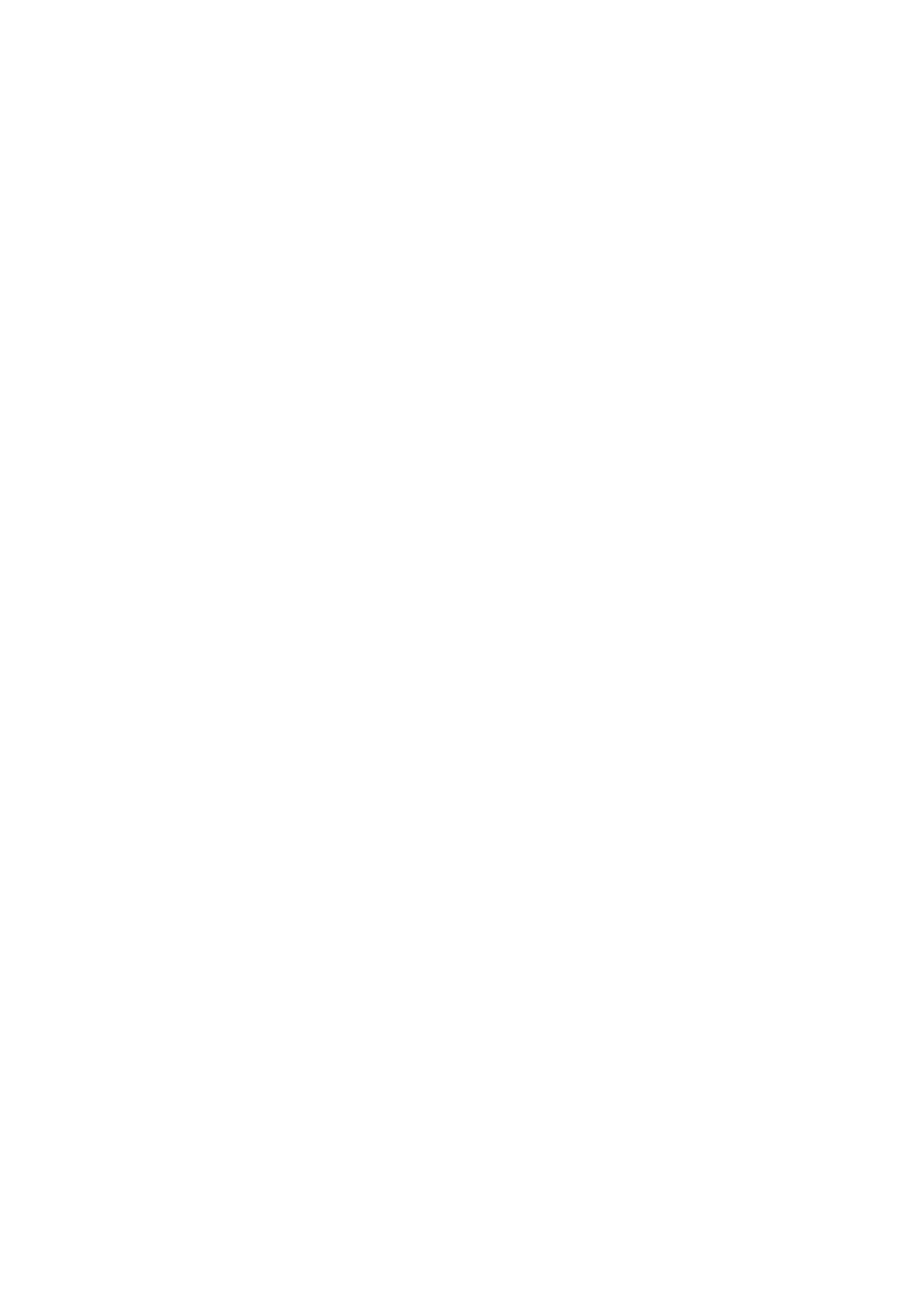# **Synthesis of reference compounds in the 36th OPCW Proficiency Test**

Bjørn Pedersen Marianne Bolsønes Janne Tønsager

Norwegian Defence Research Establishment (FFI) 21 February 2017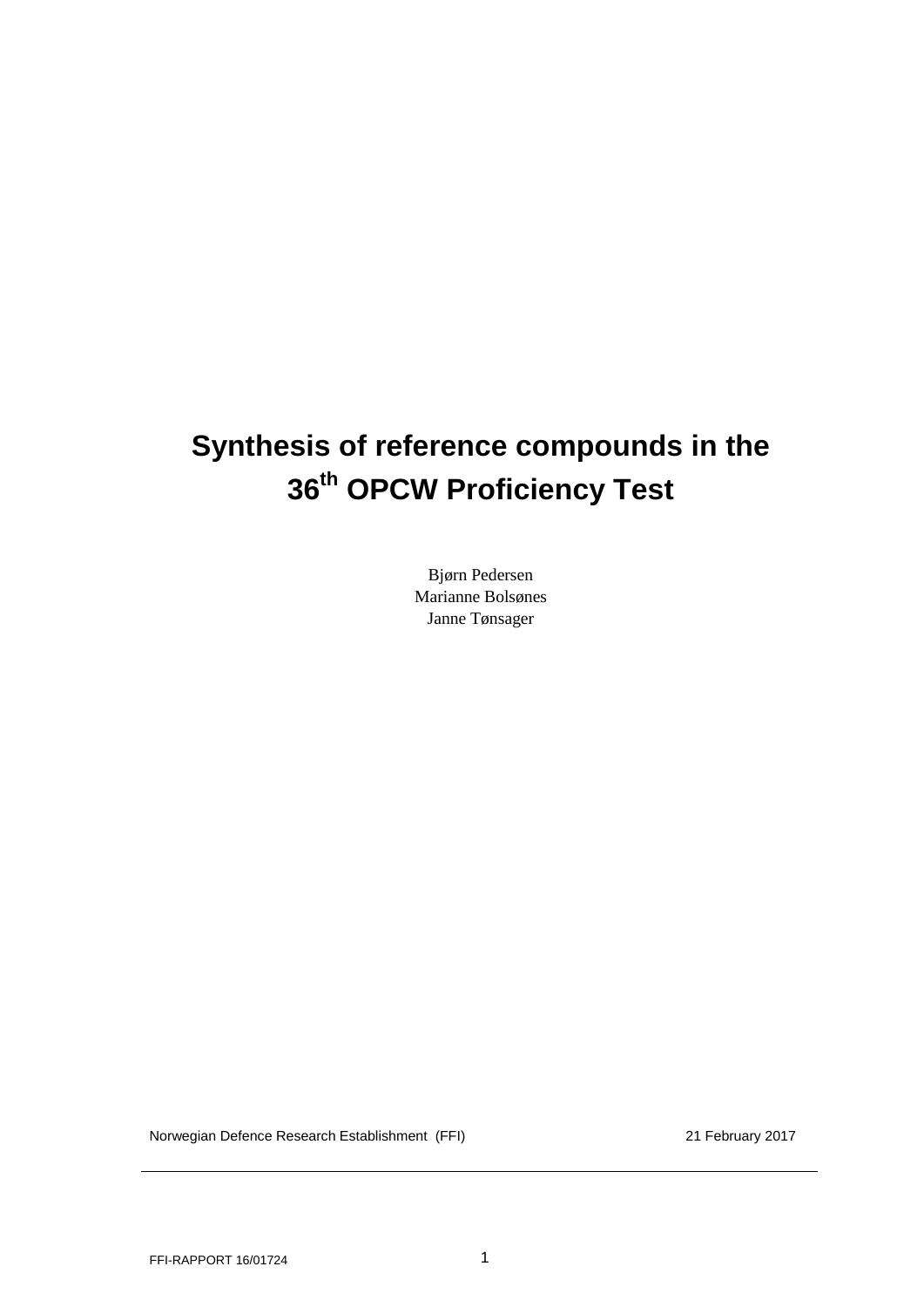# **Keywords**

Syntese Organisation for the Prohibition of Chemical Weapons (OPCW) Interlaboratorietest

**FFI-rapport** FFI-RAPPORT 16/01724

**Project number** 140702

### **ISBN**

P: 978-82-464-2908-3 E: 978-82-464-2909-0

### **Approved by**

Stig Rune Sellevåg, *Research Manager* Janet M. Blatny, *Director*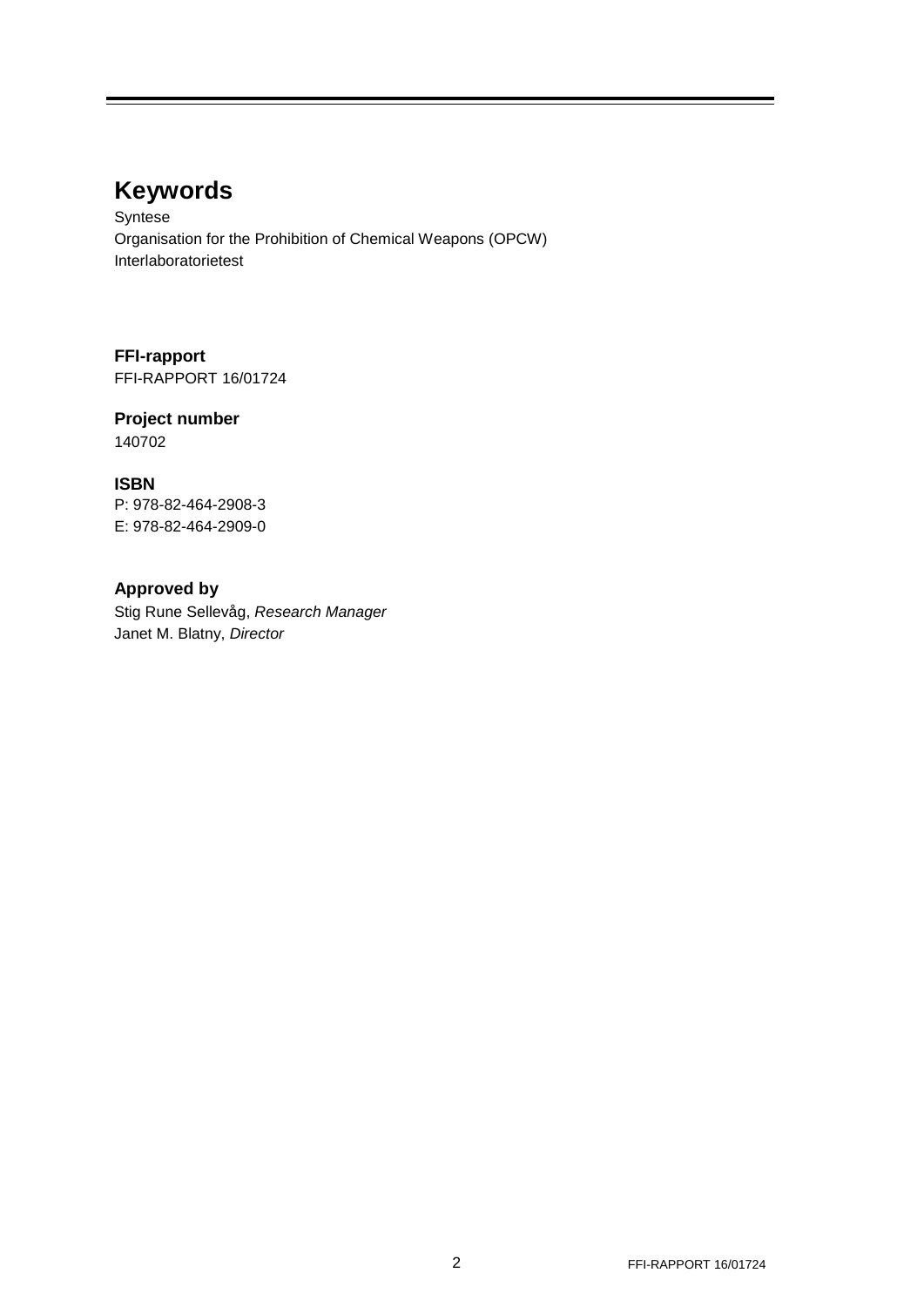## <span id="page-4-0"></span>**Summary**

The Organisation for the Prohibition of Chemical Weapons (OPCW) organizes biannual Proficiency Tests for its member states where the participating laboratories receive samples with chemicals relevant to the Chemical Weapons Convention (CWC). The Norwegian Defence Research Establishment (FFI) participated in the 36<sup>th</sup> Proficiency Test, conducted in October– November 2014. Reference compounds are usually necessary to unambiguously confirm the identity of a relevant chemical structure. Since many reference compounds are not commercially available, synthesis is often required during the 15-day test period.

The purpose of this report is to compile all technical information concerning the synthesis of reference compounds to allow for exchange of information and experience with other OPCW Proficiency Test participating laboratories. In addition, the information and experience are useful for synthesis of related compounds necessary for identification purposes in future work.

During the 36<sup>th</sup> Proficiency Test it was necessary to synthesise the following four reference compounds: bis(2-(*N,N*-diethylamino)ethyl) ethylphosphonate, 2-(*N,N*-diethylamino)ethyl ethylphosphonate, divinylsulphoxide, and 1,4-oxathiane 4-oxide. They are reportable chemicals with respect to the CWC. Isobutyl dimethylphosphinate and O-isobutyl dimethylphosphinothioate were synthesised to verify their structures as being non-relevant and thus non-reportable chemicals. Initial structure validation was performed using nuclear magnetic resonance (NMR) spectroscopy for all synthesised chemicals. NMR and mass spectrometric data are given for all compounds. FFI reported all spiking chemicals and achieved the best score (grade A) for its participation in this Proficiency Test.

Performing six synthesis during the 15-day test period is labour-intensive. The work includes literature studies, purchase of chemicals, preparing equipment and procedures, performing the synthesis and validating the chemical structure of the products. Some of the synthesised compounds were, however, unstable, and further work is needed to optimise such reactions.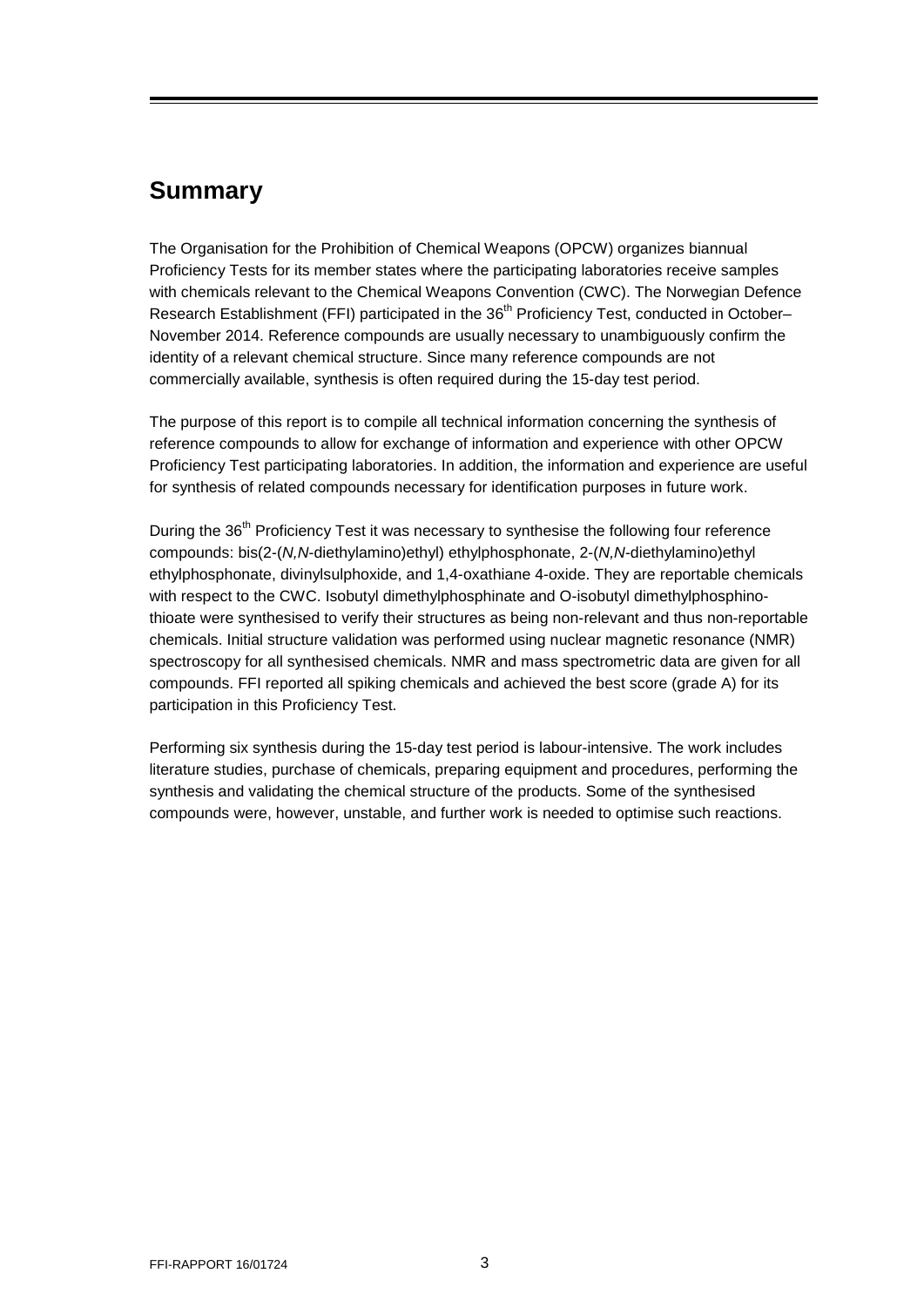# <span id="page-5-0"></span>**Sammendrag**

To ganger i året arrangerer Organisasjonen for forbud mot kjemiske våpen (OPCW) ferdighetstester for sine medlemsland. Her mottar deltakende laboratorier prøver med innhold av kjemiske forbindelser som er relevante for Kjemivåpenkonvensjonen (CWC). Forsvarets forskningsinstitutt (FFI) deltok i den 36. ferdighetstesten, som ble gjennomført i perioden oktober–november 2014. For å bekrefte tilstedeværelsen av en kjemisk forbindelse er det ofte nødvendig å benytte referanseforbindelser. Siden mange referanseforbindelser ikke er kommersielt tilgjengelig, må disse syntetiseres i løpet av testperioden på 15 dager.

Formålet med denne rapporten er å samle all teknisk informasjon omkring syntesene slik at informasjon og erfaringer kan deles med andre laboratorier som deltar i OPCW sine ferdighetstester. I tillegg er informasjonen og erfaringene nyttig for videre arbeid med syntese av relaterte forbindelser som er nødvendig for framtidige identifikasjonsformål.

Under den 36. ferdighetstesten var det behov for å syntetisere følgende fire referanseforbindelser: bis(2-(*N,N*-dietylamino)etyl) etylfosfonat, 2-(*N,N*-dietylamino)etyl etylfosfonat, divinylsulfoksid og 1,4-oksatian-4-oksid. De er alle rapporterbare forbindelser med hensyn til CWC. Isobutyl dimetylfosfinat og O-isobutyl dimetylfosfinotioat ble også syntetisert under testen. Dette ble gjort for å verifisere strukturen til de to forbindelsene, som viste seg å være ikke relevante og derfor heller ikke rapporterbare. Under ferdighetstesten ble de første strukturoppklaringene av synteseproduktene gjort med kjernemagnetisk resonans (NMR) spektroskopi. NMR og massespektrometriske data for alle produktene er gitt i rapporten. FFI rapporterte alle de tilsatte kjemiske forbindelsene i prøvene og fikk høyeste karakter (A) for sin deltakelse i ferdighetstesten.

Det er arbeidskrevende å syntetisere seks forskjellige forbindelser i løpet av en testperiode på 15 dager. Arbeidet består i å hente inn litteratur, kjøpe utgangsstoffer og utstyr, forberede og utføre syntesene og validere de kjemiske strukturene til produktene. Noen av de syntetiserte forbindelsene var ustabile, og videre arbeid er nødvendig for å optimalisere slike reaksjonstyper.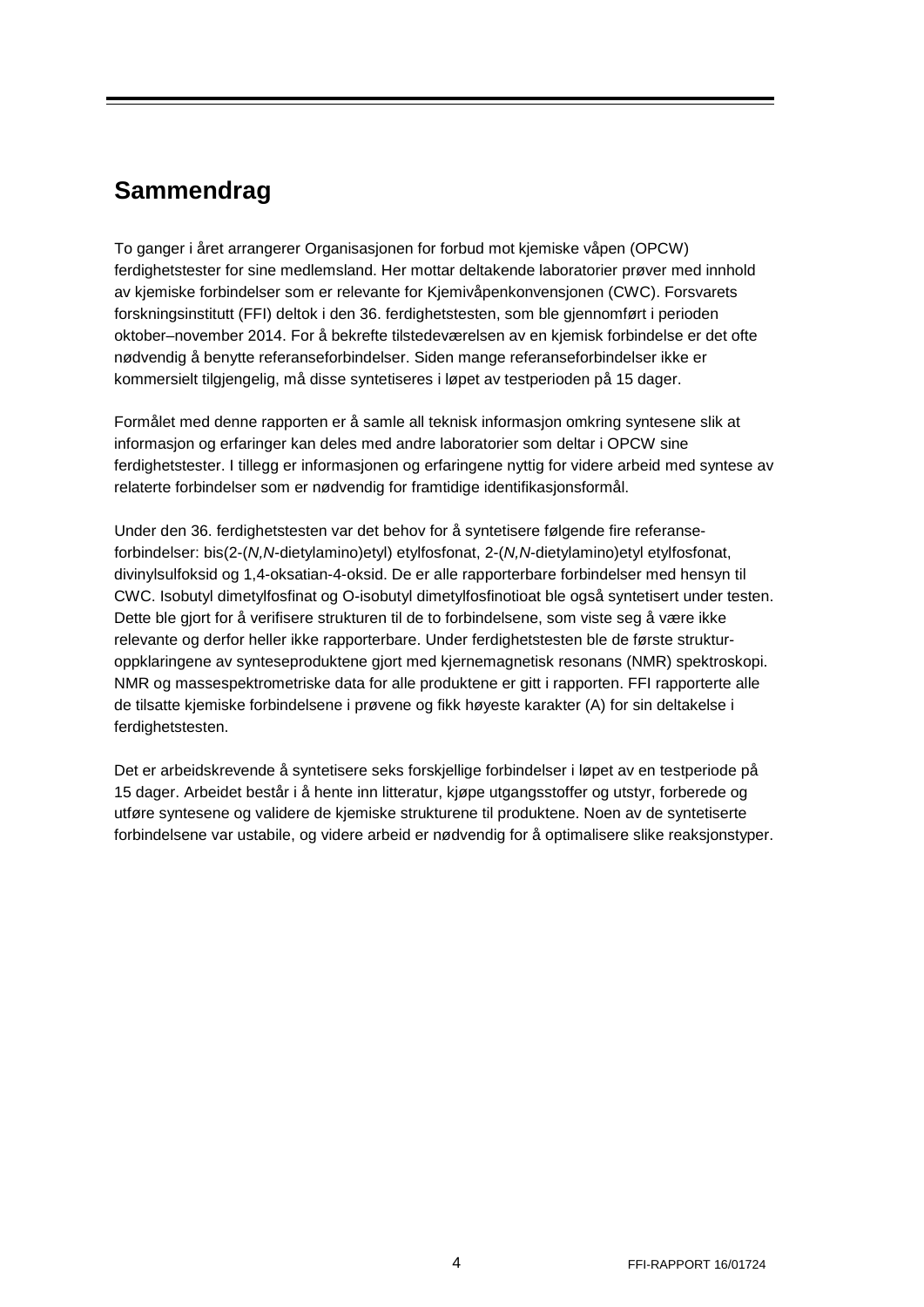# **Content**

|              | <b>Summary</b><br>Sammendrag                                  |                                                                                                                      |                                                  |    |  |  |  |  |
|--------------|---------------------------------------------------------------|----------------------------------------------------------------------------------------------------------------------|--------------------------------------------------|----|--|--|--|--|
|              |                                                               |                                                                                                                      |                                                  |    |  |  |  |  |
|              | <b>Preface</b>                                                |                                                                                                                      |                                                  | 6  |  |  |  |  |
| 1            | <b>Introduction</b>                                           |                                                                                                                      |                                                  |    |  |  |  |  |
| $\mathbf{2}$ | <b>Results and discussion</b>                                 |                                                                                                                      |                                                  |    |  |  |  |  |
|              | 2.1                                                           | Synthesis of bis(2-(N, N-diethylamino) ethyl) ethylphosphonate and 2-(N, N-<br>diethylamino) ethyl) ethylphosphonate |                                                  |    |  |  |  |  |
|              | 2.2                                                           | Synthesis of divinylsulphoxide and 1,4-oxathiane 4-oxide                                                             |                                                  |    |  |  |  |  |
|              | 2.3                                                           | Synthesis of isobutyl dimethylphosphinate                                                                            |                                                  |    |  |  |  |  |
|              | 2.4                                                           |                                                                                                                      | Synthesis of O-isobutyl dimethylphosphinothioate | 11 |  |  |  |  |
| 3            | <b>Conclusions</b>                                            |                                                                                                                      |                                                  |    |  |  |  |  |
| 4            | <b>Experimental</b>                                           |                                                                                                                      |                                                  |    |  |  |  |  |
|              | 4.1                                                           | Chemicals                                                                                                            |                                                  |    |  |  |  |  |
|              | 4.2                                                           | Instruments                                                                                                          |                                                  | 13 |  |  |  |  |
|              | 4.3                                                           | Synthetic procedures                                                                                                 |                                                  | 14 |  |  |  |  |
|              |                                                               | 4.3.1                                                                                                                | Bis(2-(N,N-diethylamino)ethyl) ethylphosphonate  | 14 |  |  |  |  |
|              |                                                               | 4.3.2                                                                                                                | 2-(N,N-diethylamino)ethyl ethylphosphonate       | 15 |  |  |  |  |
|              |                                                               | 4.3.3                                                                                                                | Bis(2-chloroethyl)sulphoxide                     | 15 |  |  |  |  |
|              |                                                               | 4.3.4                                                                                                                | Divinylsulphoxide and 1,4-oxathiane 4-oxide      | 16 |  |  |  |  |
|              |                                                               | 4.3.5                                                                                                                | Isobutyl dimethylphosphinate                     | 16 |  |  |  |  |
|              |                                                               | 4.3.6                                                                                                                | O-Isobutyl dimethylphosphinothioate              | 17 |  |  |  |  |
|              | <b>References</b>                                             |                                                                                                                      |                                                  | 18 |  |  |  |  |
|              | A Spiking list for the 36 <sup>th</sup> OPCW Proficiency Test |                                                                                                                      |                                                  |    |  |  |  |  |
| В            | <b>NMR</b> spectra                                            |                                                                                                                      |                                                  |    |  |  |  |  |
|              | B.1<br>Phosphorous compounds                                  |                                                                                                                      |                                                  | 20 |  |  |  |  |
|              | Sulphur compounds<br>B.2                                      |                                                                                                                      | 23                                               |    |  |  |  |  |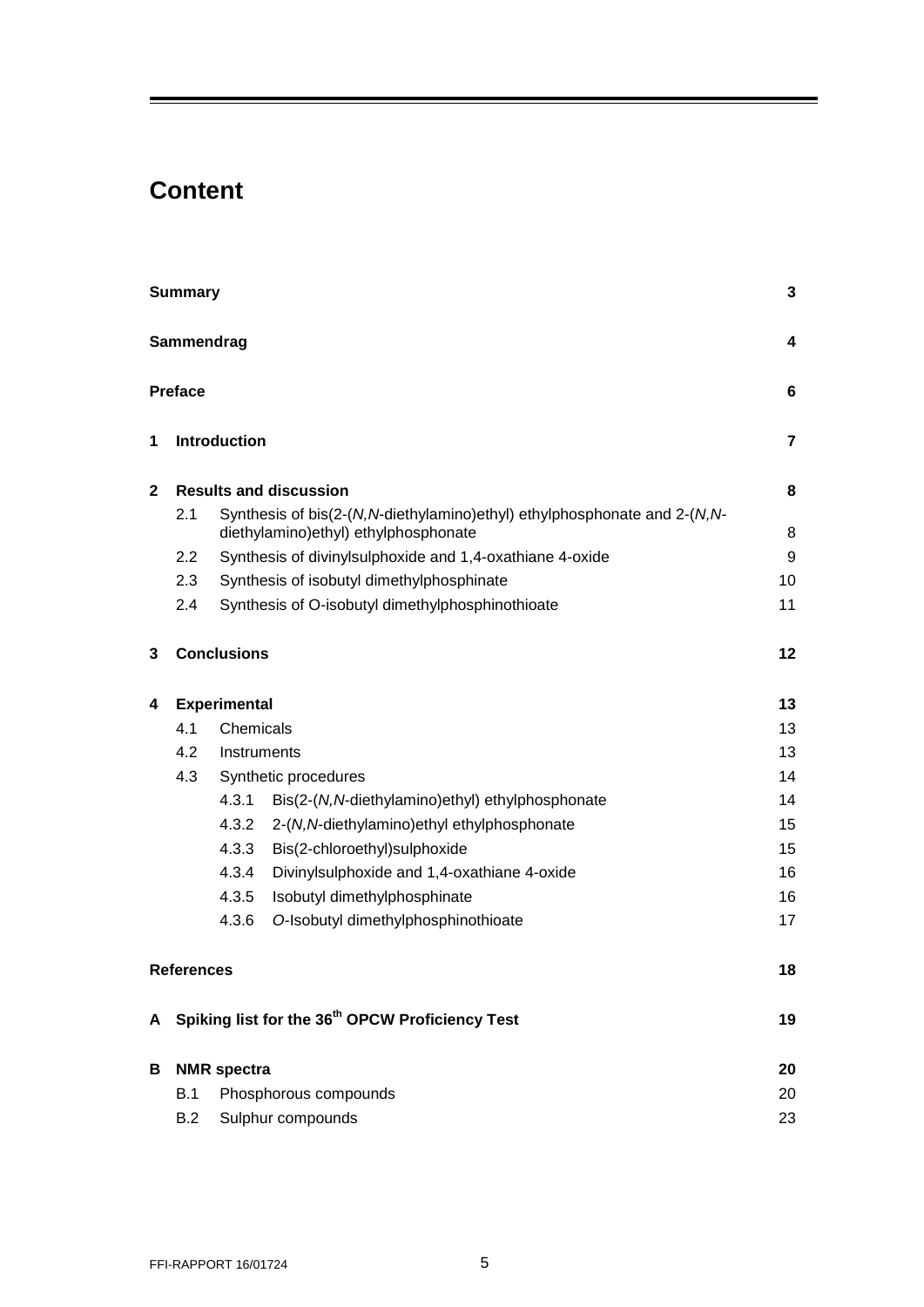# <span id="page-7-0"></span>**Preface**

The authors acknowledge Fatima Ibsen, Aase Mari Opstad and Bent Tore Røen for the GC-MS and LC-MS measurements, and also Leif Haldor Bjerkeseth for synthesising one of the compounds, 2-(*N,N*-diethylamino)ethyl ethylphosphonate, during this OPCW Proficiency Test.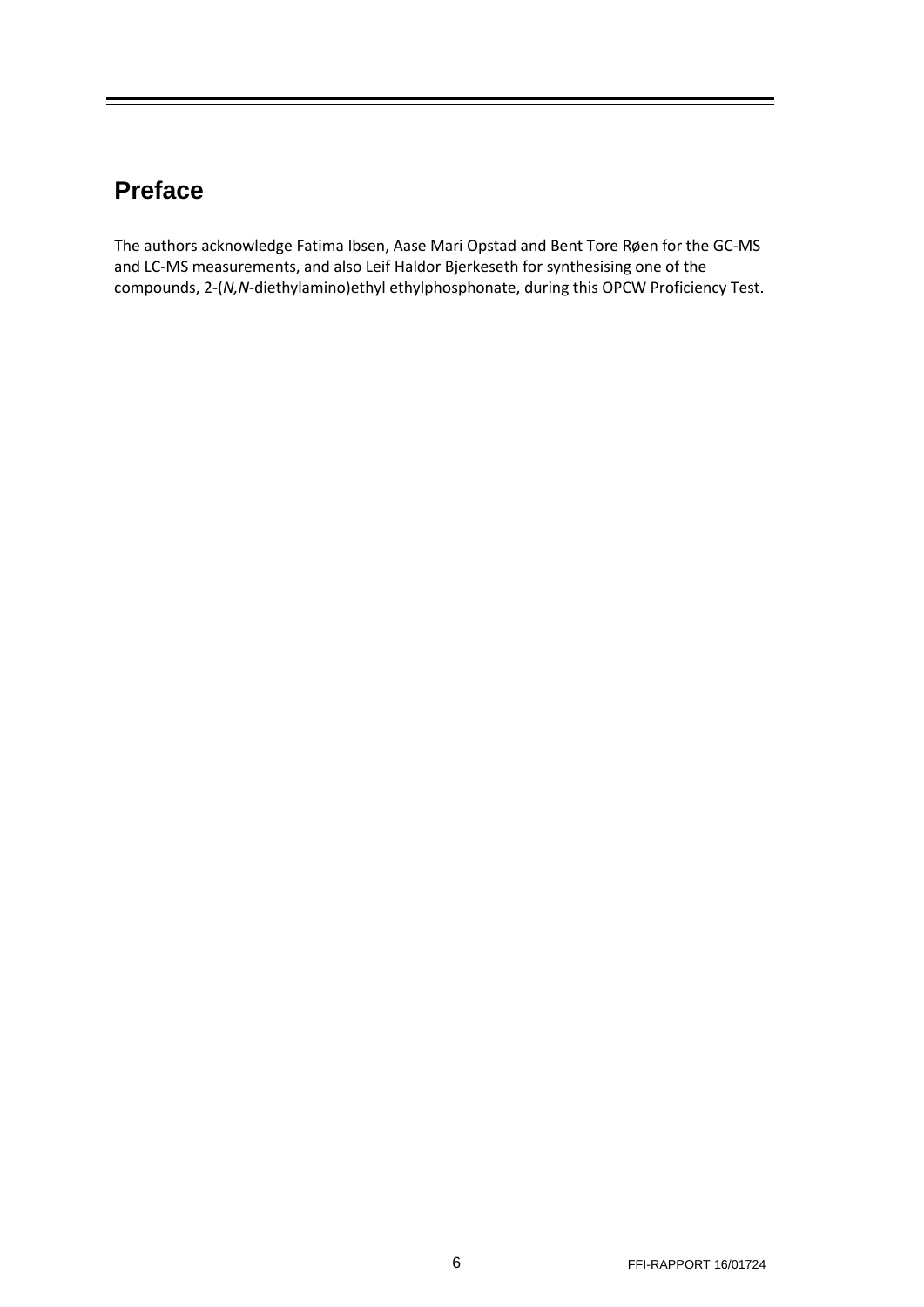# <span id="page-8-0"></span>**1 Introduction**

The Organisation for the Prohibition of Chemical Weapons (OPCW) organizes biannual Proficiency Tests for its Member States [\[1,](#page-19-1) [2\]](#page-19-2). Laboratories seeking to become OPCW designated laboratories have to participate in these tests and accomplish successfully in three consecutive tests. The laboratories must also have a proper quality system and be accredited according to ISO/IEC 17025 to be considered for designation.

The Identification Laboratory for Chemical Warfare Agents at Norwegian Defence Research Establishment (FFI) is seeking to become a designated laboratory. The laboratory therefore participates annually in these tests.

During a Proficiency Test the participating laboratories receive samples with chemicals relevant to the Chemical Weapons Convention (CWC) [3]. The relevant chemicals are to be reported to the OPCW, while non-relevant chemicals shall not be reported. Usually the sample matrix is water, organic liquid or soil, but sometimes also other materials. The components in the samples are unknown, but the concentrations shall be between 1-100 ppm. A report describing all findings including instrumental data is to be submitted within 15 days from sample arrival.

To confirm the identity of a chemical substance in a sample a reference compound is preferred. The share number of substances relevant to the CWC makes it difficult to have all such in stock. Therefore reference compounds usually have to be synthesised during the 15 days test period. The work can consist of literature studies, buying chemicals, prepare equipment and procedures, perform the synthesis and validate the chemical structure of the products.

The  $36<sup>th</sup>$  Proficiency Test was held in 2014 with sample dispatch  $17<sup>th</sup>$  of October. FFI received samples  $20<sup>th</sup>$  of October and submitted the report  $3<sup>rd</sup>$  of November. The list of spiking chemicals in the  $36<sup>th</sup>$  Proficiency Test is given in Appendix [A.](#page-20-0)

During the 36<sup>th</sup> Proficiency Test it was necessary to synthesise six different compounds. These were bis(2-(*N,N*-diethylamino)ethyl) ethylphosphonate, 2-(*N,N*-diethylamino)ethyl ethylphosphonate, divinylsulphoxide, 1,4-oxathiane 4-oxide, isobutyl dimethylphosphinate and *O*-isobutyl dimethylphosphinothioate. The first four compounds were synthesised to confirm the identity of these in the samples received and be able to report them with reference spectra. The last two compounds were synthesised to verify their structures as being non-relevant and thus non-reportable chemicals.

The report provides all technical information and experiences regarding the synthesis of reference compounds to allow exchange with other OPCW Proficiency Test participating laboratories. The report gives the synthesis results performed during this 15 days test period. It describes the discussions that were made concerning the experimental procedures and the associated challenges.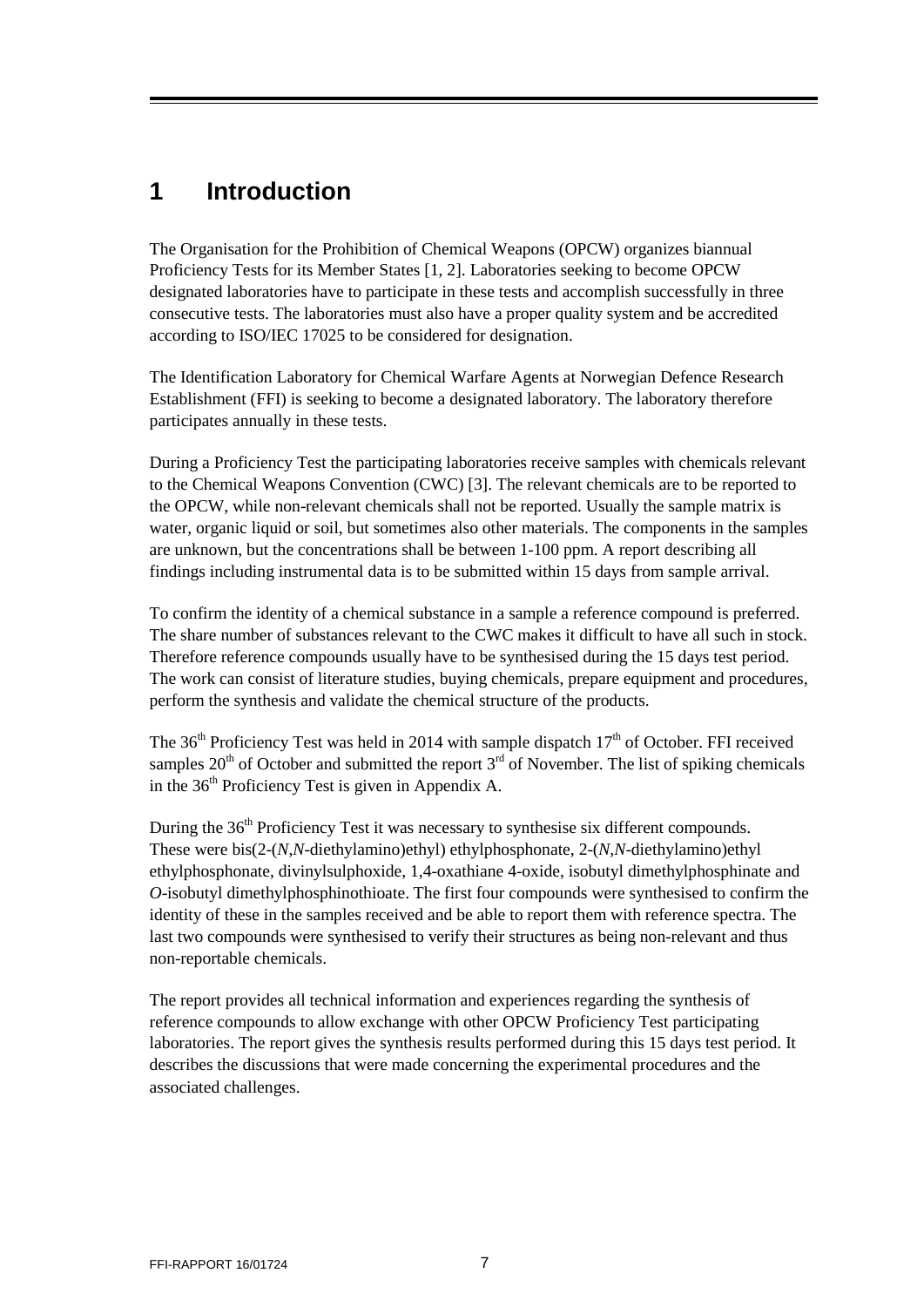## <span id="page-9-0"></span>**2 Results and discussion**

### <span id="page-9-1"></span>**2.1 Synthesis of bis(2-(***N,N***-diethylamino)ethyl) ethylphosphonate and 2-(***N,N***diethylamino)ethyl) ethylphosphonate**

Ethylphosphonic dichloride (**1**) and 2-(diethylamino)ethanol (**2**) were used to synthesise both bis(2-(*N,N*-diethylamino)ethyl) ethylphosphonate (**3**) and 2-(*N,N*-diethylamino)ethyl) ethylphosphonate (**4**) by two separate procedures [\(Scheme 1\)](#page-9-2) [\[4\]](#page-19-3). Different equivalents of **1** and **2** were used, and the addition order was also different to facilitate the formation of either **3** or **4**.



#### <span id="page-9-2"></span>*Scheme 1 Synthesis of bis(2-(N,N-diethylamino)ethyl) ethylphosphonate (3) and 2-(N,Ndiethylamino)ethyl) ethylphosphonate (4)*

Triethylamine ( $Et_3N$ ) is often used in this type of esterification reactions [\[4\]](#page-19-3). Potassium carbonate  $(K_2CO_3)$ , an inorganic base, was nevertheless used in these reactions instead of triethylamine to avoid protonation of the compounds **2**, **3** and **4**. The reaction mixtures became slurry since potassium carbonate is insoluble in diethyl ether.

For **3**, the reaction mixture was carefully washed with water in an attempt to remove the salts. Still, **3** was identified in the aqueous phase by NMR and LC-MS. NMR data showed a large amount of unreacted alcohol  $2$ , and integration of the phosphorous NMR spectrum<sup>[1](#page-9-3)</sup> showed a relationship of approximately 40:60 between the di- and monoester (**3**, **4**) (Appendix [B.1,](#page-21-1) [Figure-](#page-21-2) B.1). The product **3** was not purified or isolated, but the analysis implies that the yield of the expected diester was low.

For **4**, some non-soluble droplets in the diethyl ether solution were spotted after filtration of the reaction mixture. The droplets were dissolved in water and phosphorous NMR<sup>1</sup> identified 4 and large amounts of ethylphosphonic acid (EPA) in a relationship of approximately 20:80 (Appendix [B.1,](#page-21-1) [Figure-](#page-22-0) B.2). The product **4** was not purified or isolated, but the analysis implies that the yield of the expected monoester was low. LC-MS identified both **4** and EPA, in addition to several pyro compounds.

 $\overline{a}$ 

<span id="page-9-3"></span><sup>&</sup>lt;sup>1</sup> The experiment was not performed with quantitative parameters, so the integration ratio is only semi-quantitative.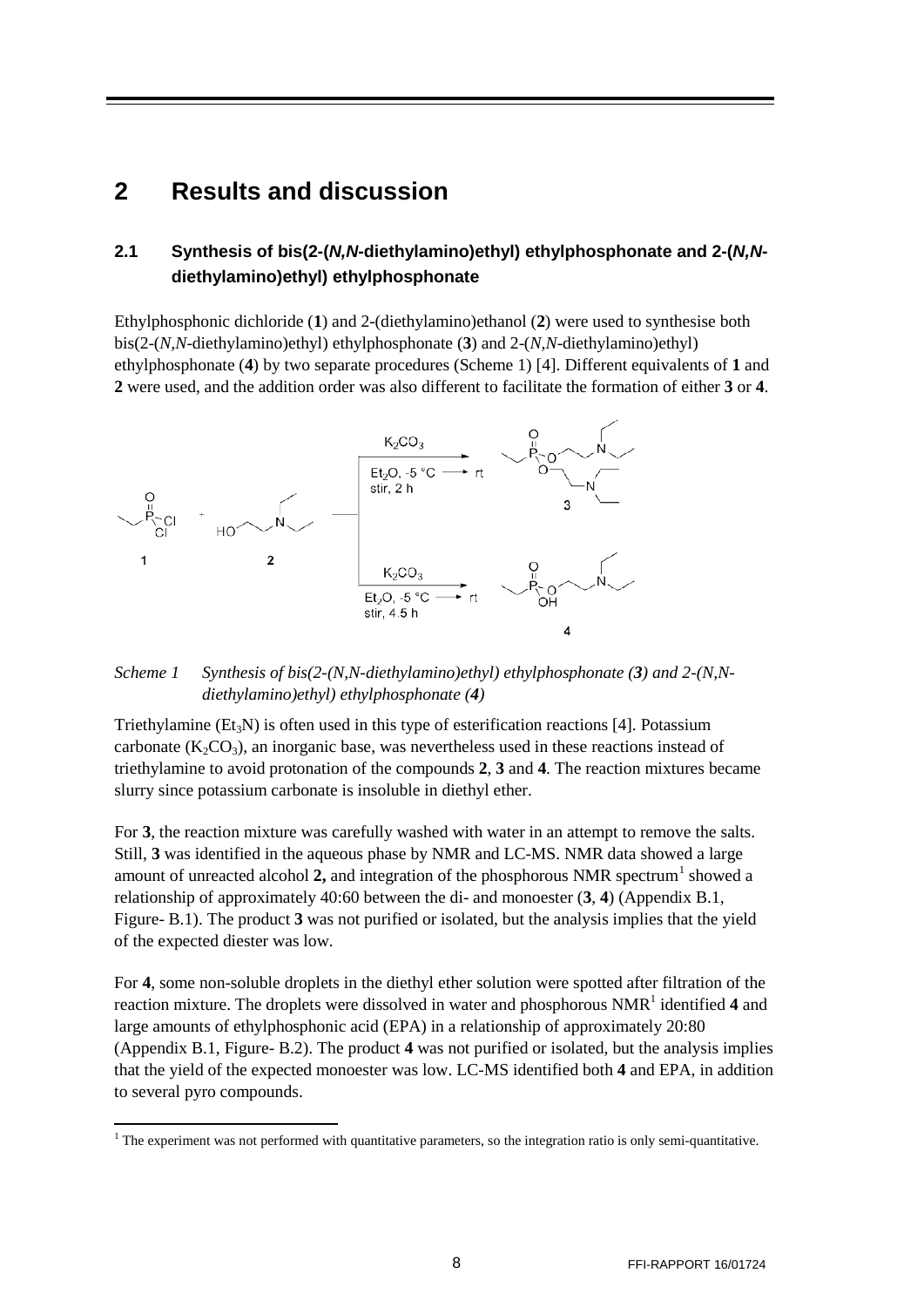These two esters proved difficult to synthesise. Compounds of type 2-(dialkylamino)ethyl alkylphosphonochloridate [\(Figure 2.1\)](#page-10-1), an intermediate in both esterification reactions, undergo spontaneous structural changes [\[4\]](#page-19-3). Xie *et al.* [\[5\]](#page-19-4) synthesised 2-aminoethyl methylphosphonate by coupling methylphosphonic acid and *N*-trityl-2-aminoethanol (amine protected by trityl) via the Mitsunobu reaction<sup>[2](#page-10-3)</sup>. This could be another method for making such types of compounds in the future.

$$
\begin{matrix}0 & R \\ P & \ddots \\ R & C\end{matrix}
$$

<span id="page-10-1"></span>*Figure 2.1 General structure of 2-(dialkylamino)ethyl alkylphosphonochloridates*

#### <span id="page-10-0"></span>**2.2 Synthesis of divinylsulphoxide and 1,4-oxathiane 4-oxide**

An attempt was made to synthesise divinylsulphoxide (**7**) according to the procedure described by Black *et al.* [\[6\]](#page-19-5). Bis(2-chloroethyl)sulphide (sulphur mustard) (**5**) was oxidized with concentrated nitric acid  $(HNO<sub>3</sub>)$  at low temperatures to give the sulphur mustard sulphoxide (6). Using boiling aqueous sodium carbonate  $(Na_2CO_3)$ , divinylsulphoxide (7) was formed by an elimination reaction from sulphur mustard sulphoxide (**6**) [\(Scheme 2\)](#page-10-2). The last reaction was reported to give virtually quantitative yield [\[6\]](#page-19-5).



<span id="page-10-2"></span>*Scheme 2 Synthesis of bis(2-chloroethyl)sulphoxide (6) and divinylsulphoxide (7) from sulphur mustard (5)*

Water was added in an attempt to precipitate the sulphoxide **6**. Since this was not successful, the reaction mixture was extracted with dichloromethane. Sulphur mustard sulphoxide (**6**) was obtained as white crystals/yellowish oil and identified by NMR and GC-MS. Analytical data showed that the compound was relatively pure.

Sulphur mustard sulphoxide (**6**) dissolved in water was added sodium carbonate. Both **6** and sodium carbonate was quite poorly solvable in water at room temperature, but dissolved better at elevated temperature. According to the procedure the reflux time was 2.5 hours. Challenges with the equipment setup made it difficult to reach reflux and the reaction mixture was heated for a prolonged time (3.5 hours) at high temperatures. The mixture was allowed to cool down to room temperature and extracted with dichloromethane. After removing the solvent under reduced pressure a yellowish liquid was obtained. This consisted mainly of 1,4-oxathiane 4-

**.** 

<span id="page-10-3"></span><sup>&</sup>lt;sup>2</sup> The Mitsunobu reaction is most often used to convert alcohols into esters using triphenylphosphine and diethyl azodicarboxylate (DEAD).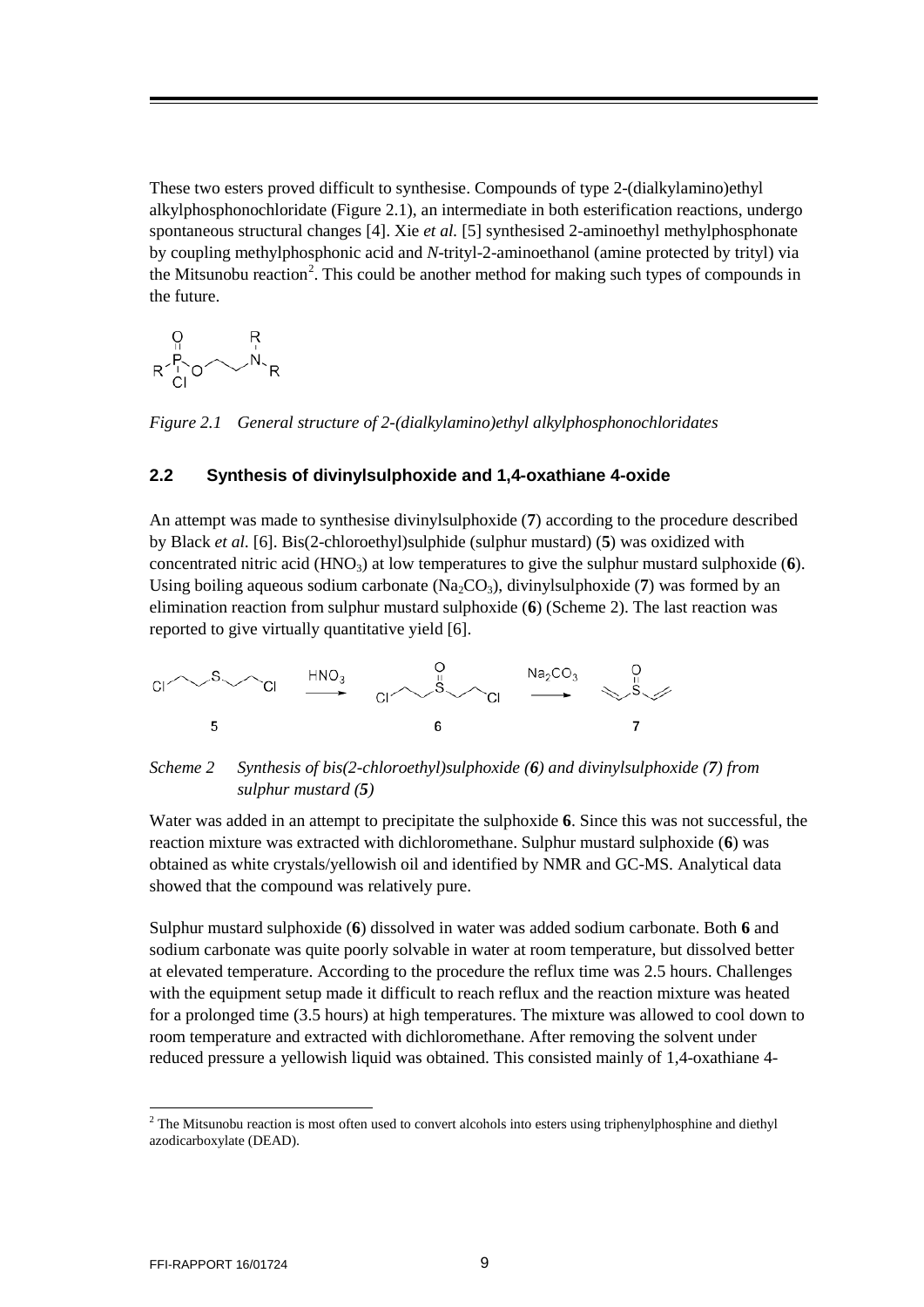oxide (**8**) and a small portion of divinylsulphoxide (**7**) identified by NMR (Appendix [B.2,](#page-24-0) [Figure-](#page-24-1) B.5), LC- and GC-MS. The product was neither purified nor isolated.

NMR data showed another vinyl compound which was formed in comparable amounts as **7** (Appendix [B.2,](#page-24-0) [Figure-](#page-25-0) B.6). Further structure elucidation of this compound was not performed, but 2-hydroxyethyl vinyl sulphoxide is a possibility. Formation of large amounts of the cyclic sulphoxide **8** (Appendix [B.2,](#page-24-0) [Figure-](#page-25-1) B.7) was probably due to the prolonged heating time. This compound **8** can be formed by a monohydrolysis of **6** followed by an intramolecular cyclization [\(Scheme 3\)](#page-11-1). The cyclic sulphoxide **8** was one of the spiking chemicals in this Proficiency Test (Appendix [A\)](#page-20-0), so the formation of this compound was fortunate. Other synthetic methods for exclusively making **8** were considered [\[7,](#page-19-6) [8\]](#page-19-7) and NMR data for **8** was found [\[9\]](#page-19-8).



<span id="page-11-1"></span>*Scheme 3 Possible reaction pathway for the formation of 1,4-oxathiane 4-oxide (8)*

#### <span id="page-11-0"></span>**2.3 Synthesis of isobutyl dimethylphosphinate**

Isobutyl dimethylphosphinate (**11**) was synthesised according to a general procedure described in Pienaar *et al.* [\[4\]](#page-19-3). Dimethylphosphinic chloride (**9**) was reacted with isobutyl alcohol (**10**) [\(Scheme 4\)](#page-11-2). The phosphinate **11** was obtained as a colourless liquid and identified by NMR, LC- and GC-MS, but neither purified nor isolated. Both LC-MS and <sup>31</sup>P NMR (Appendix [B.1,](#page-21-1) [Figure-](#page-22-1) B.3 and [Figure-](#page-23-0) B.4) data showed two products with a ratio of approximately 88:12 between **11** and an unknown compound. This synthetic method appeared promising for making alkyl dialkylphosphinates, but further optimisation is necessary to increase the yield.



<span id="page-11-2"></span>*Scheme 4 Synthesis of isobutyl dimethylphosphinate (11)*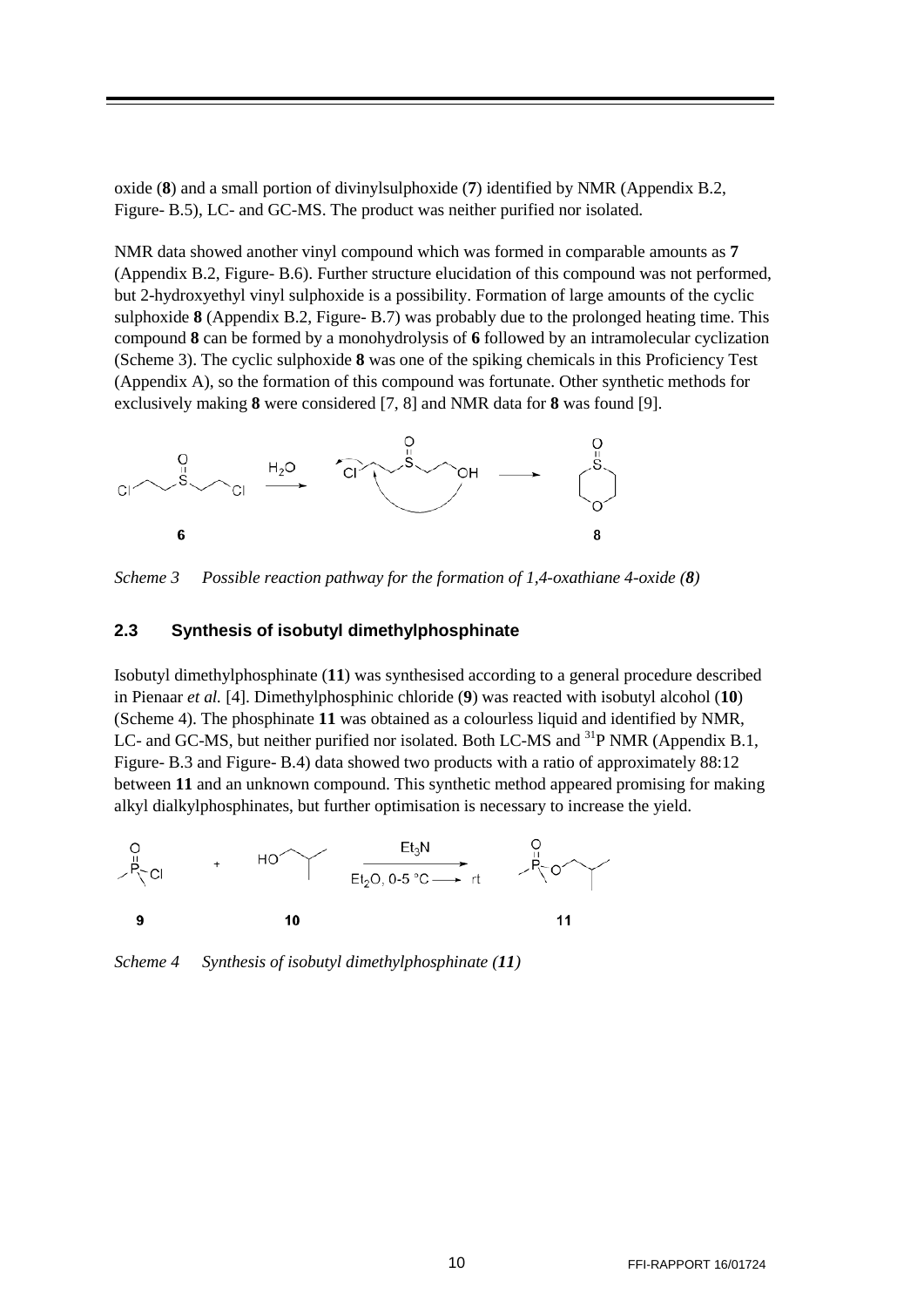#### <span id="page-12-0"></span>**2.4 Synthesis of O-isobutyl dimethylphosphinothioate**

*O*-Isobutyl dimethylphosphinothioate (**13**) was synthesised by the procedure described by Arisawa and Yamaguchi in 2010 [\[10\]](#page-19-9). Here, butanol was used as one of the reagents and the product *O*-butyl dimethylphosphinothioate [\(Figure](#page-12-1) 2.2) was isolated in 72 % yield.



#### <span id="page-12-1"></span>*Figure 2.2 O-butyl dimethylphosphinothioate*

An attempt was made to synthesise *O*-isobutyl dimethylphosphinothioate (**13**) using the same procedure [\[10\]](#page-19-9) [\(Scheme 5\)](#page-12-2). Dry reagents and solvents should have been used, but were not available at the time. The solution was heated under reflux for 3 hours. By cooling to room temperature white crystals precipitated out of the solution. The crystals were identified to be a mixture of start material 1,1,2,2-tetramethyldiphosphane-1,2-disulfide (**12**) and the by-product dimethylphosphine sulphide (**14**). *O-*Isobutyl dimethylphosphinothioate (**13**) was identified in the filtrate by NMR and LC-MS. The product **13** was not purified or isolated. Identification of the start material **12** in the crystals implies that the reaction was not completed after 3 hours.



<span id="page-12-2"></span>*Scheme 5 Synthesis of O-isobutyl dimethylphosphinothioate (13)*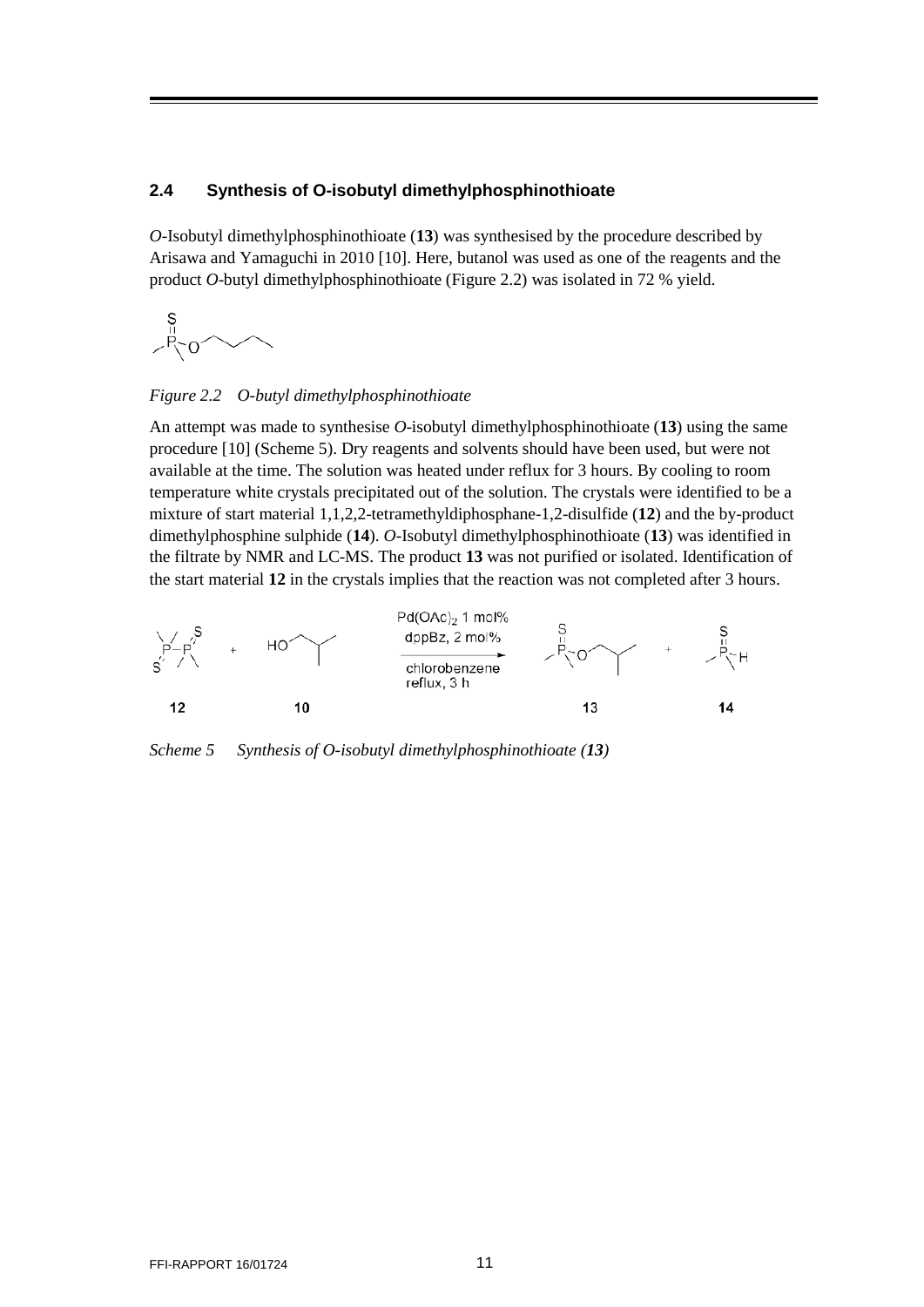# <span id="page-13-0"></span>**3 Conclusions**

During this 36<sup>th</sup> Organisation for the Prohibition of Chemical Weapons (OPCW) Proficiency Test six different compounds had to be synthesised. The reactions performed ranged from standard esterification types using phosphonic chlorides and alcohols, to more complex reactions. Many of the synthesised products were unstable, and no attempt was made to optimise the reactions or to isolate any of the products. This was due to the limited amount of time available and the limited need for pure products for identification purposes during the test. Four of the synthesised compounds were reportable chemicals, while two were synthesised to verify their proposed structure as non-reportable chemicals. NMR and mass spectrometric data are given for all synthesised compounds.

Suggestions for improvements and alternative ways for synthesis of such reference compounds have also been described in the report. One is for making mono- and dialkyl alkyl phosphonates which proved difficult to synthesize with the applied method. The information given and the experience made during this work can be useful for synthesis of related products deemed necessary for identification purposes in future work.

FFI reported all spiking chemicals and achieved the best score (grade A) for its participation in this Proficiency Test.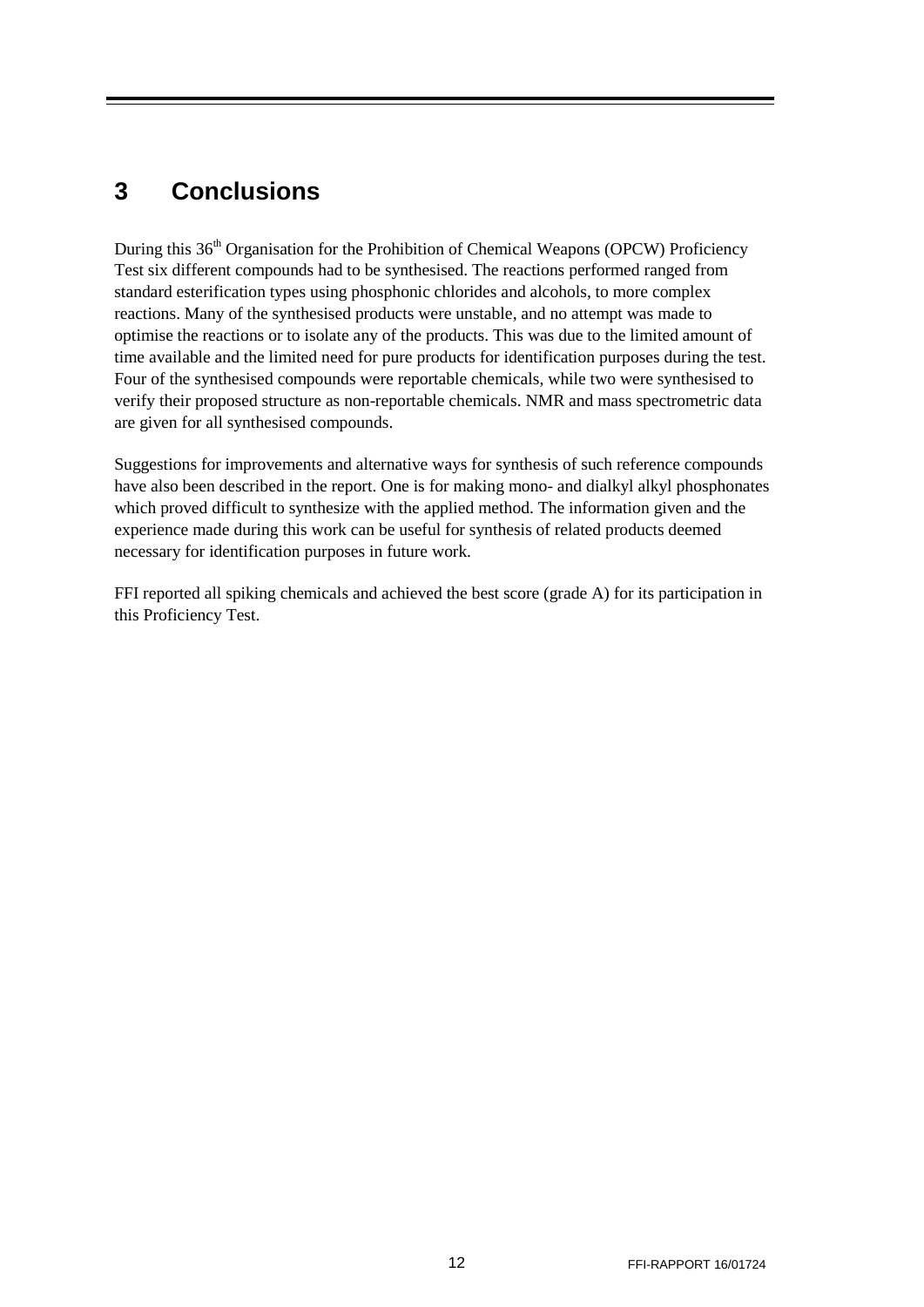# <span id="page-14-0"></span>**4 Experimental**

### <span id="page-14-1"></span>**4.1 Chemicals**

The following chemicals were purchased from Sigma-Aldrich (Munich, Germany): Diethyl ether ( $\geq$  99.8 %), sodium carbonate (anhydrous 99.95-100.05 %), magnesium sulphate  $(≥ 99.5 %)$ , triethylamine  $(≥ 99 %)$ , 2-methyl-1-propanol  $(≥ 99.5 %)$ , dimethylphosphinic chloride (97 %), 2-(diethylamino)ethanol ( $\geq$  99.5 %), 1,2-bis(diphenyl phosphino)benzene (97 %), palladium(II) acetate (Pd(OAc) $_2$ , 98 %), potassium carbonate chlorobenzene, deuterium oxide (100 % D<sub>2</sub>O, 99.98 % D) and chloroform- $d$  (99.9 %). Nitric acid (HNO<sub>3</sub>, 65 %) and dichloromethane (J.T. Baker Ultra Resi-Analyzed) were purchased from VWR International (Darmstadt, Germany). Ethylphosphonic dichloride was purchased from Alfa-Aesar GmbH & Co.KG, and 1,1,2,2-tetramethyldiphosphane 1,2-disulfide was purchased from Tokyo chemical industry Co. LTD (TCI). Sulphur mustard (98.5 %) was purchased from TNO (Rijswijk, Netherlands).

### <span id="page-14-2"></span>**4.2 Instruments**

### *NMR*

All NMR spectra were acquired on a Bruker Avance III 600 MHz spectrometer operating at 600.23 MHz for proton and 242.98 MHz for phosphorous. The instrument is equipped with a 5 mm QNP cryoprobe with a z-gradient and automatic tuning and matching (ATMA unit) (all from BrukerBiospin, Switzerland). Experiments were performed at 25 °C using standard Bruker pulse sequences. The data were acquired and processes using TopSpin 3.2, and run under automation using IconNMR.

Standard <sup>1</sup>H spectra were acquired using a single pulse experiment with  $30^{\circ}$  flip angle, usually with 32 or 64 scans and 1 second relaxation delay. The transmitter frequency for proton was set to 6.2 ppm, and the spectral width was set to 21 ppm with 128 k data points. An exponential multiplication using a linear broadening of 0.3 Hz was performed prior to Fourier transform.

The  ${}^{31}P\{{}^{1}H\}$  spectra were acquired using power-gated decoupling with a 30° flip angle, a spectral width of 350 ppm with transmitter frequency set to 50 ppm. A relaxation delay of 1.2 seconds was used with 1024 scans and 128 k data points, giving an experimental time of 35 minutes.

 $2D<sup>1</sup>H<sup>-31</sup>P$  HSQC-TOCSY data were acquired with 16 scans per increment and 16 dummy scans. Spectral width for proton and phosphorous was 8.8 and 103 ppm, respectively, and with transmitter frequencies set to 4.5 for proton and 50 for phosphorous. The TOCSY step was executed using a MLEV-17 pulse train with 80 ms duration. The relaxation delay was set to 1.5 seconds, and the polarisation delay optimised to  $J = 14$  Hz. The 2D spectrum was acquired with 2048x256 points with a total experiment time of 2 hours and 7 seconds. The spectrum was zero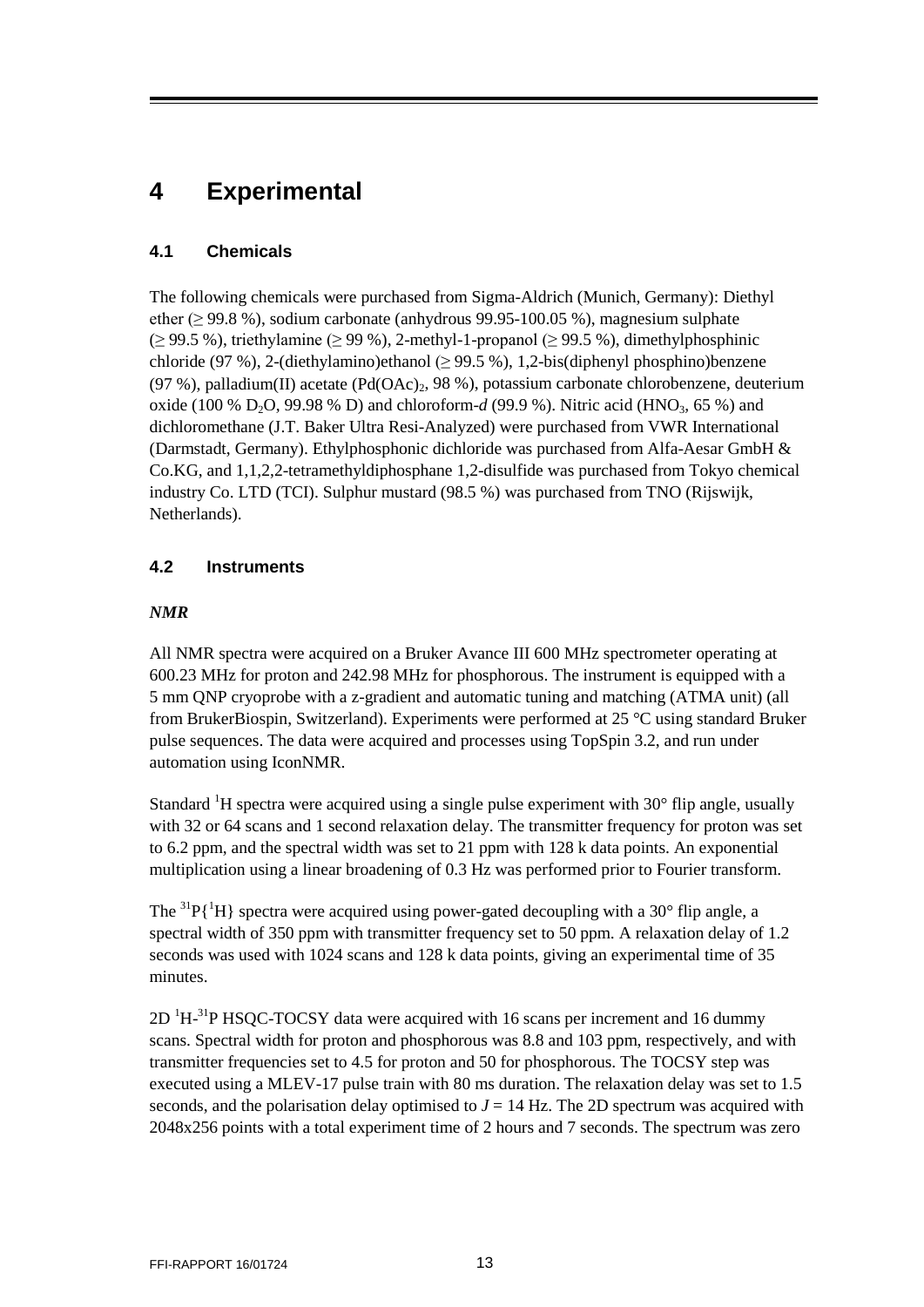filled to 2048 and 1048 data points in the F2 and F1 dimensions respectively, and applied a QSINE window function using Sine bell shift of 2 prior to Fourier transform.

All spectra were manually phased before peak picking, integration and multiplet analysis were performed.

### *GC-MS*

One of the gas chromatography – mass spectrometry (GC-MS) systems used during the test was a Agilent Technologies 7890A GC equipped with a 30 m x 0.25 mm i.d. Restec Rxi-5Sil  $MS/DB-5MS$  capillary column (0.25  $\mu$ m film thickness) with the following temperature program: 40 °C (1 min), 10 °C/min, 280 °C (10 min). The injection was done pulsed splitless at 250 ºC. The mass spectrometer was an Agilent Technologies 5975C MSD under EI conditions (70 eV) scanning from m/z 35 to 600 at 0.4 sec/scan.

A Fisons GC 8000 was also used during the test equipped with a 30 m x 0.25 mm i.d. SGE BP- $20$  (wax) capillary column (0.25  $\mu$ m film thickness) with the following temperature program: 40 °C (1 min), 10 °C/min, 250 °C (10 min). The injection was done splitless (1 min) at 220 °C. The mass spectrometer was a Fisons MD800 under EI conditions (70 eV) scanning from m/z 35 to 600 at 0.6 sec/scan.

### *LC-MS*

The liquid chromatography – high resolution mass spectrometry (LC-MS) system used during the test was a Dionex Ultimate 3000 RSLC coupled to a Bruker Daltonics MicroTOF-Q III mass spectrometer with ESI ionization. Electrospray voltage was 4.5 kV, mass resolution >17500 (m/z 922) and scan range *m/z* 50-500. An injection volume of 2 μL was used. The mass spectrometer was used both in MS and MS/MS mode, depending on the compound of interest.

### <span id="page-15-0"></span>**4.3 Synthetic procedures**

### <span id="page-15-1"></span>**4.3.1 Bis(2-(***N,N***-diethylamino)ethyl) ethylphosphonate**



Ethylphosphonic dichloride (**1**) (1.5 g, 10 mmol) in diethyl ether (17 ml) was added dropwise to a stirred solution of 2-(diethylamino)ethanol (2) (2.7 g, 23 mmol) and  $K_2CO_3$  (3.5 g, 25 mmol) in diethyl ether (10 ml) on an ice bath. Smoke was observed when the dichloride was added, and the solution became brown with white precipitates.  $K_2CO_3$  is insoluble in diethyl ether. The reaction mixture was removed from the ice bath after 15 minutes and stirred for an additional 2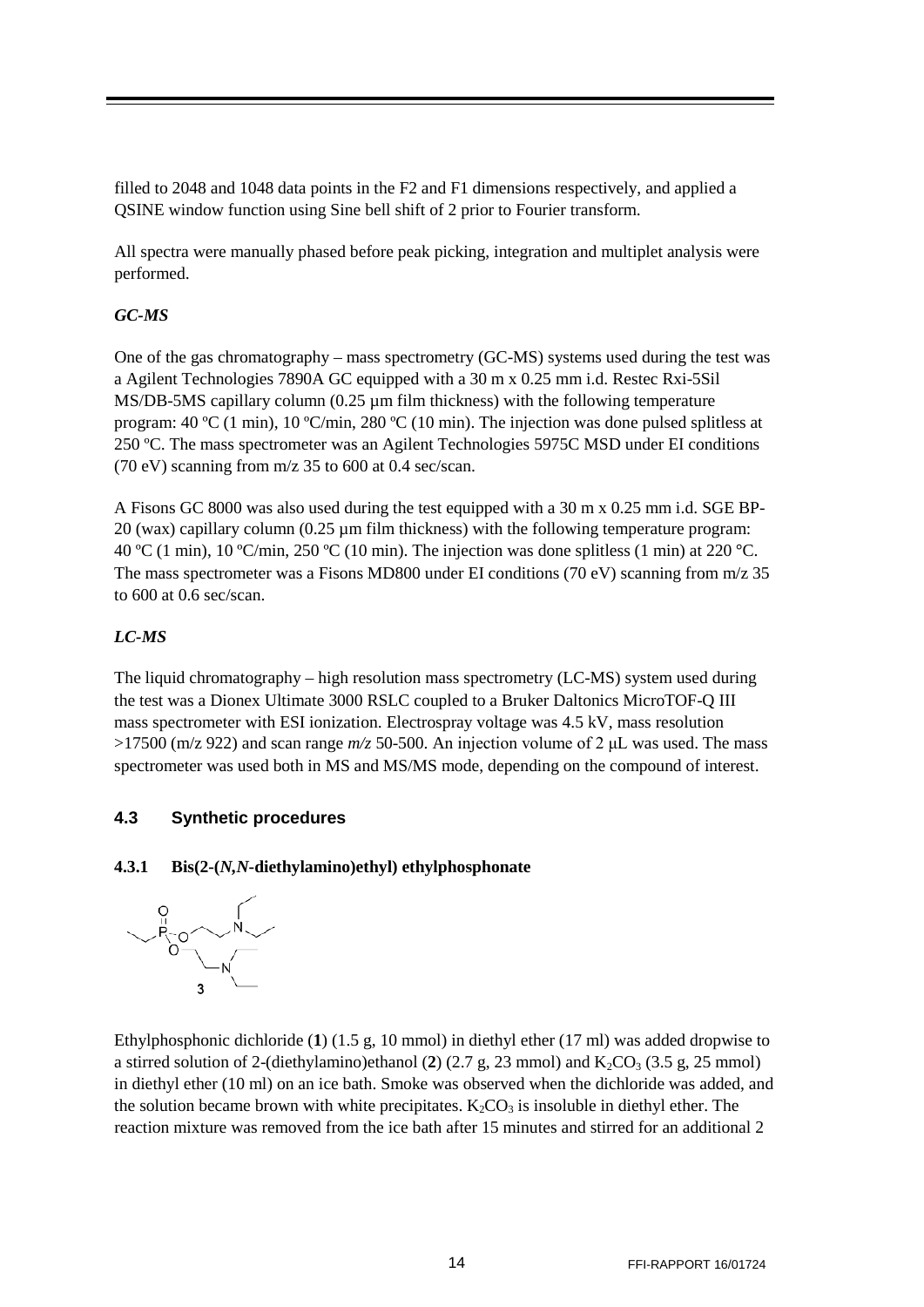hours at room temperature. After 2 hours the pH was 14. The crude mixture was washed with water (2x10 ml). The aqueous phase became brown and the organic phase light yellow. The organic phase was dried with magnesium sulphate for 20 minutes. Diethyl ether was removed under reduced pressure and this gave an yellow oil. Bis(2-(*N,N*-diethylamino)ethyl) ethylphosphonate (**3**) was not identified in the organic phase, but in the aqueous phase by LC-MS and NMR.

MS (ESI): 309.237  $\text{[M+H]}^+$ , 100.116  $\text{[M-C}_8\text{H}_{20}\text{NO}_3\text{P+H]}^+$ , NMR (D<sub>2</sub>O, pH 7):  $^{31}\text{P}$   $\delta$  39.3.

#### <span id="page-16-0"></span>**4.3.2 2-(***N,N***-diethylamino)ethyl ethylphosphonate**



A mixture of 2-(diethylamino)ethanol  $(2)$  (1.2 g, 10 mmol) and  $K_2CO_3$  (1.7 g, 12 mmol) dissolved in diethyl ether (10 ml) was added dropwise to ethylphosphonic dichloride (**1**) (1.5 g, 10 mmol) in diethyl ether (15 ml) on an ice bath.  $K_2CO_3$  is insoluble in diethyl ether. The reaction mixture was removed from the ice bath after 15 minutes and stirred for additional 4.5 hours at room temperature. After filtration of the crude mixture there were some non-soluble droplets in the ether solution. These droplets were dissolved in water (5 ml) and identified as **4** by NMR. The product **4** was not purified or isolated, and the analysis implies that the yield of the expected monoester was low.

MS (ESI): 210.127  $\text{[M+H]}^+$ , 100.113  $\text{[M-C}_2\text{H}_7\text{O}_3\text{P+H]}^+$ , NMR (D<sub>2</sub>O, pH 7): <sup>31</sup>P  $\delta$  35.8.

#### <span id="page-16-1"></span>**4.3.3 Bis(2-chloroethyl)sulphoxide**



Sulphur mustard (**5**) (0.8 g, 4.8 mmol) was added dropwise to a stirred solution of concentrated  $HNO<sub>3</sub>$  (65 %) (6 ml, 8.5 g, 89 mmol) cooled with an ice-water bath. When added, the droplets of sulphur mustard turned brown-black and made a liquid film on top of the acid. The solution went from brown to greenish as it was stirred at 0-5 °C for 30 min and then allowed to warm to room temperature. Water (8 ml) was added and the solution extracted with dichloromethane (2x10 ml). The solvent was removed under reduced pressure giving a mixture of white crystals and yellowish oil containing bis(2-chloroethyl)sulphoxide (**6**).

MS (EI): m/z 158 (22%), 111 (35), 109 (91), 76 (24), 73 (25), 65 (28), 63 (100), 59 (25), 58 (18), 45 (27), NMR (CDCl<sub>3</sub>): <sup>1</sup>H  $\delta$  3.97 (m, 4H, SOCH<sub>2</sub>), 3.37-3.20 (m, 4H, CH<sub>2</sub>Cl).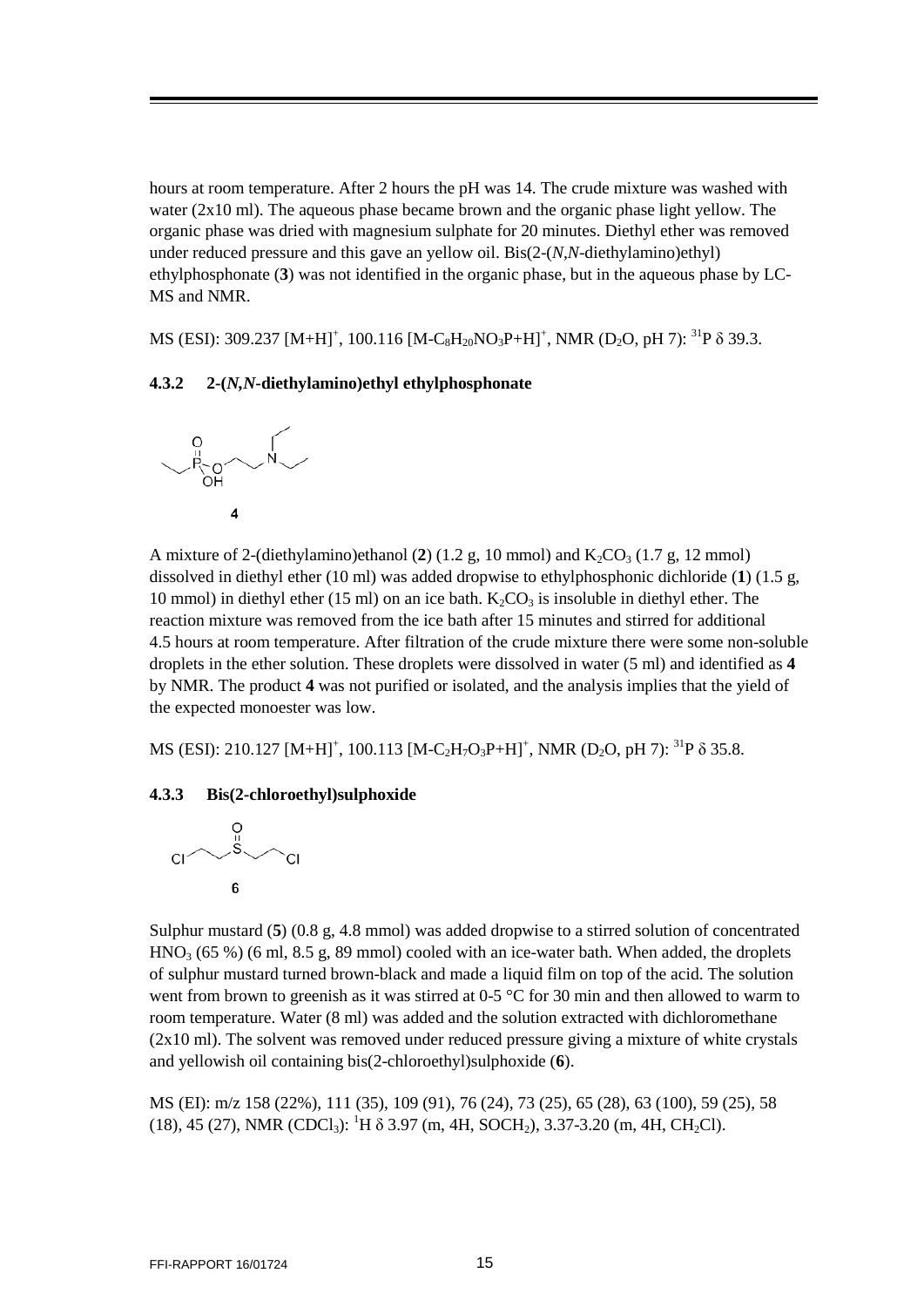#### <span id="page-17-0"></span>**4.3.4 Divinylsulphoxide and 1,4-oxathiane 4-oxide**



Bis(2-chloroethyl)sulphoxide (**6**) (0.6 g, 3.4 mmol) was dissolved in water (10 ml) and added  $Na_2CO_3$  (1.1 g, 10.7 mmol). The yellowish solution was heated for 1.5 hour and refluxed for 2 hours. The reaction mixture was cooled down to room temperature and then extracted with dichloromethane (2x10 ml). The solvent was removed under reduced pressure giving a yellowish liquid containing mainly 1,4-oxathiane 4-oxide (**8**) and a small portion of divinylsulphoxide (**7**) and an unknown vinyl compound.

1,4-Oxathiane 4-oxide (**8**): MS (EI): *m/z* 120 (M<sup>+</sup> , 52%), 92 (100), 77 (40), 76 (31), 63 (25), 59  $(42), 48 (34), 47 (45), 46 (28), 45 (29), 43 (76), MS (ESI): 121.033 [M+H]<sup>+</sup>, NMR (CDCl<sub>3</sub>): <sup>1</sup>H$  $\delta$  4.38 (m,  $^{2}J = 12.5$ ,  $^{3}J_{\alpha x, \alpha x} = 10.2$ ,  $^{3}J_{\alpha x, eq} = 1.9$ , 2H,  $H_{\alpha x}$ -2/ $H_{\alpha x}$ -6), 3.83 (m,  $^{2}J = 12.9$ , 2H,  $H_{eq}$ - $2/H_{eq}$ -6), 2.93 (m, <sup>2</sup> $J = 13.5$ ,  ${}^{3}J_{ax,ax} = 10.0$ ,  ${}^{3}J_{ax,eq} = 3.5$ , 2H, H<sub>ax</sub>-3/H<sub>ax</sub>-5), 2.75 (m, 2H, H<sub>eq</sub>-3/H<sub>eq</sub>-5).

Divinylsulphoxide (**7**): MS (EI): *m/z* 102 (M<sup>+</sup> , 57%), 85 (33), 76 (20), 73 (32), 59 (100), 58 (40), 54 (24), 47 (28), 45 (33), NMR (CDCl<sub>3</sub>); <sup>1</sup>H δ 6.58 (dd, *J* = 16.6, 9.7, 1H), 6.09 (d, *J* = 16.6, 1H), 5.91 (d, *J =* 9.7, 1H).

Unknown vinyl compound: NMR (CDCl<sub>3</sub>): <sup>1</sup>H δ 6.66 (dd, *J* = 16.4, 9.8, 1H), 6.18 (d, *J* = 16.5, 1H), 6.06 (d, *J =* 9.8, 1H).

### <span id="page-17-1"></span>**4.3.5 Isobutyl dimethylphosphinate**



A mixture of isobutyl alcohol (**10**) (0.2 g, 2.2 mmol) and triethylamine (0.2 g, 2.3 mmol) in diethyl ether (5 ml) was added dropwise to a stirred solution of dimethylphosphinic chloride (**9**) (0.2 g, 2.0 mmol) in diethyl ether (9 ml) at 0-5 °C using an ice-water bath. After addition, the mixture was allowed to warm to room temperature and stirred for additional 2 hours. The solution was filtered and diethyl ether was removed under reduced pressure. A colourless liquid containing isobutyl dimethylphosphinate (**11**) and an unknown compound was obtained.

Isobutyl dimethylphosphinate (11): MS (EI):  $m/z$  135 (M<sup>+</sup> - CH<sub>3</sub>, 5%), 107 (M<sup>+</sup> - C<sub>3</sub>H<sub>7</sub>, 7), 95 (100), 78 (29), 77 (39), 57 (8), 47 (5), 41 (8), MS (ESI): 151.091 [M+H]<sup>+</sup>,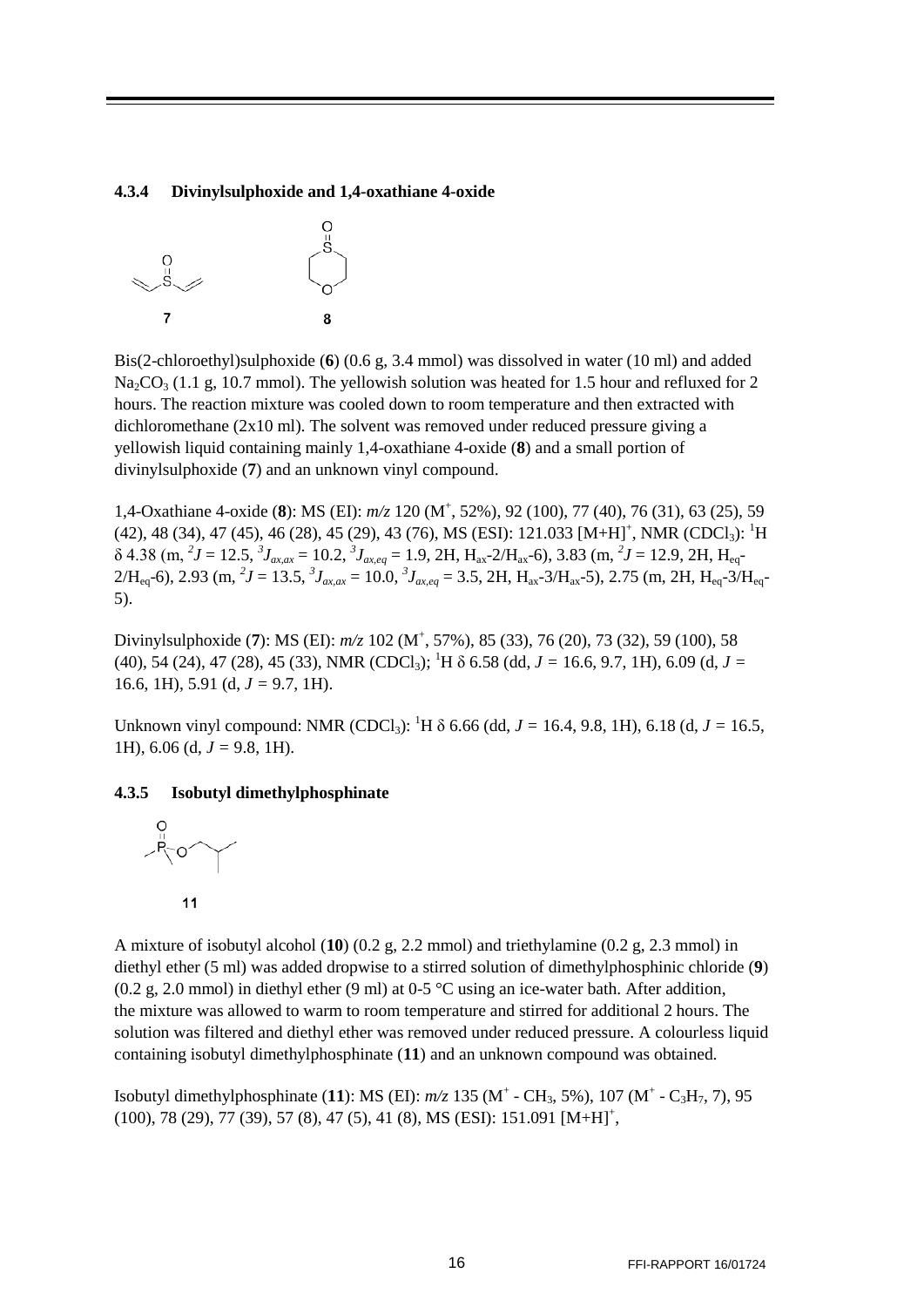NMR (D<sub>2</sub>O): <sup>1</sup>H δ 3.81 (dd, *J* = 6.7, 2H, CH<sub>2</sub>), 1.95 (sept, *J* = 6.7, 1H, CH), 1.62 (d, *J* = 14.2, 6H, PCH3), 0.96 (d, *J =* 6.7, 6H, CH3).

Unknown compound: MS (ESI): 171.034  $[M+H]^+$ , NMR (D<sub>2</sub>O): <sup>31</sup>P  $\delta$  42.5.

#### <span id="page-18-0"></span>**4.3.6** *O***-Isobutyl dimethylphosphinothioate**





1,2-bis(diphenyl phosphino)benzene (**12**) (dppBz) (89 mg, 0.2 mmol) in chlorobenzene (20 ml) was added to a solution of 2-methyl-1-propanol (**10**) (0.8 g, 10 mmol), 1,1,2,2 tetramethyldiphosphane 1,2-disulfide (1.9 g, 10 mmol) and palladium acetate (22 mg, 0.1 mmol). The equipment was dried before use. Dry reagents and solvents were not available at the time. The solution was heated under reflux for 3 hours. Right after addition, the solution became red and after 3 hours the colour had changed to orange. The reaction mixture was cooled to room temperature and then white crystals precipitated. After filtration and evaporation of the solvent a red-yellow oil was obtained. *O*-Isobutyl dimethylphosphinothioate (**13**) was identified by LC-MS and NMR.

MS (EI):  $m/z$  166 (M<sup>+</sup>, 1%), 111 (100), 110 (9), 95 (26), 94 (14), 93 (45), 77 (23), 65 (6), 63 (8), 41 (10), NMR (D2O): <sup>1</sup> H δ 3.71 (dd, *J =* 8.3, 6.5, 2H, CH2), n/a (1H, CH), 1.87 (d, *J =* 13.4, 6H, PCH<sub>3</sub>), 0.86 (d,  $J = 6.7$ , 6H, CH<sub>3</sub>), 31P  $\delta$  98.9, NMR (CDCl<sub>3</sub>): <sup>1</sup>H  $\delta$  3.72 (dd,  $J = 8.5$ , 6.6, 2H, CH2), n/a (1H, CH), 1.82 (d, *J =* 13.3, 6H, PCH3), 0.93 (d, *J =* 6.8, 6H, CH3).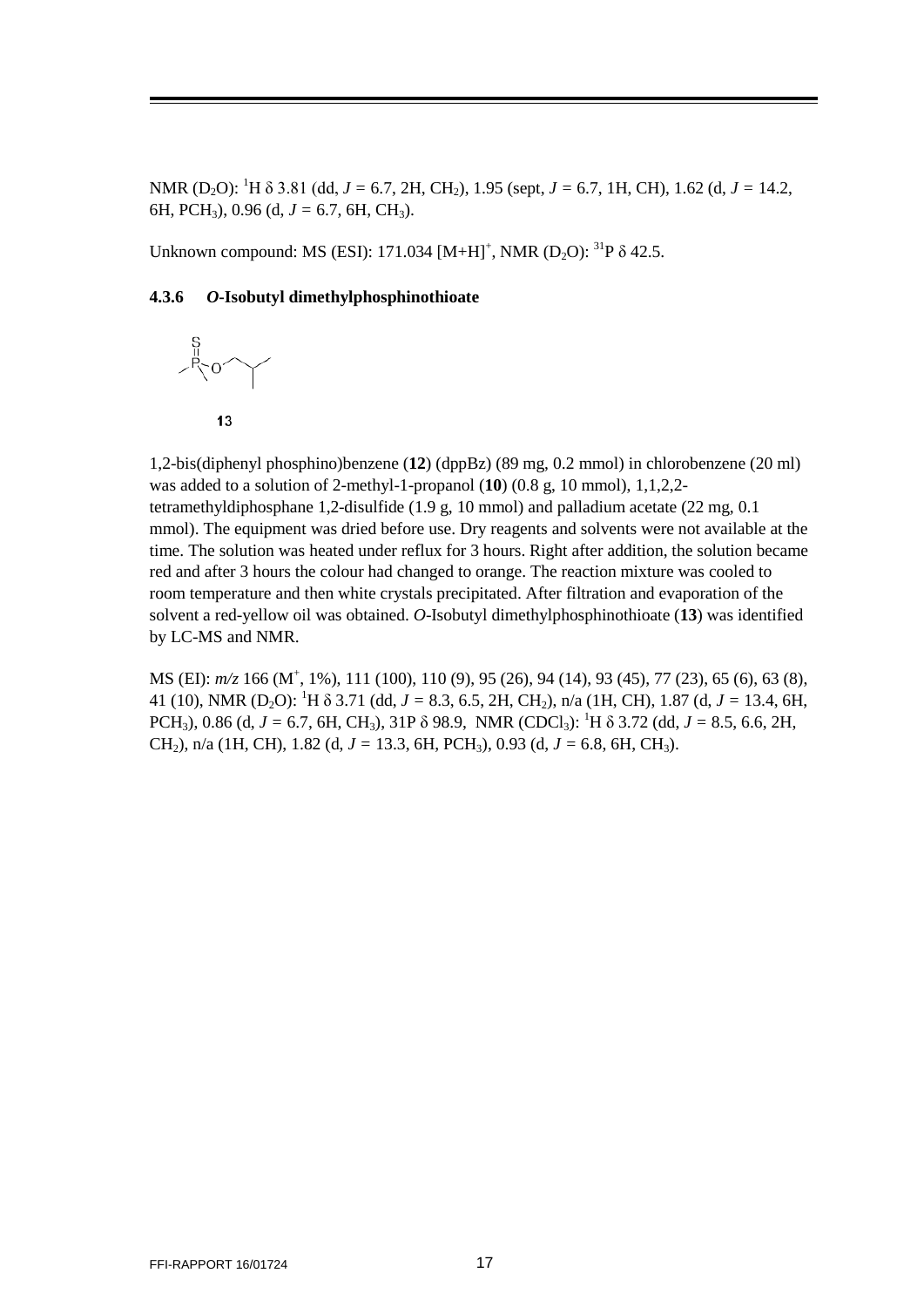# <span id="page-19-0"></span>**References**

- <span id="page-19-1"></span>1. Konopski, L*, et al.*, OPCW Proficiency Test: A Practical Approach Also for Interlaboratory Test on Detection and Identification of Pesticides in Environmental Matrices*,* The Scientific World Journal, 2014, **2014**, 25.
- <span id="page-19-2"></span>2. Blum, M-M and Mamidanna, R V S M, Analytical chemistry and the Chemical Weapons Convention*,* Analytical and Bioanalytical Chemistry, 2014, **406**(21), 5067- 5069.
- 3. a) Üzümcü, A, The Chemical Weapons Convention—disarmament, science and technology*,* Analytical and Bioanalytical Chemistry, 2014, **406**(21), 5071-5073. b) Convention on the Prohibition of the Development, Production, Stockpiling and use of Chemical Weapons and on their Destruction. Technical Secretariat of the Organization for the Prohibition of Chemical Weapons, The Hague (2005), Available at: www.opcw.org/chemical-weapons-convention
- <span id="page-19-3"></span>4. Pienaar, A and Modro, T A, Fragmentation of 2-(dialkylamino)ethyl phosphate derivatives. Mechanism change as a function of substituents at phosphorus*,* Canadian Journal of Chemistry, 1995, **73**(6), 873-877.
- <span id="page-19-4"></span>5. Xie, A*, et al.*, 2-Aminoethyl Methylphosphonate, a Potent and Rapidly Acting Antagonist of GABAA-ρ1 Receptors*,* Molecular Pharmacology, 2011, **80**(6), 965-978.
- <span id="page-19-5"></span>6. Black, R M*, et al.*, Chemistry of 1,1'-thiobis(2-chloroethane) (sulfur mustard). Part I. Some simple derivatives*,* Phosphorus, Sulfur Silicon Relat. Elem., 1992, **71**(1-4), 31-47.
- <span id="page-19-6"></span>7. Hashmat Ali, M and Bohnert, G J, A facile and selective procedure for oxidation of sulfides to sulfoxides with molecular bromine on hydrated silica gel in dichloromethane*,* Synthesis, 1998, **1998**(9), 1238-1240.
- <span id="page-19-7"></span>8. Hashmat Ali, M*, et al.*, Oxidation of Sulfides with N‐Bromosuccinimide in the Presence of Hydrated Silica Gel*,* Synthetic Communications, 2006, **36**(12), 1769-1777.
- <span id="page-19-8"></span>9. Szarek, W A*, et al.*, Carbon-13 Nuclear Magnetic Resonance Spectra of 1,4-Oxathiane Derivatives*,* Canadian Journal of Chemistry, 1974, **52**(11), 2041-2047.
- <span id="page-19-9"></span>10. Arisawa, M and Yamaguchi, M, Metal-catalyzed phosphinyl ester forming reaction of alcohols and phenols with diphosphine disulfides and a dioxide*,* Tetrahedron Letters, 2010, **51**(37), 4840-4842.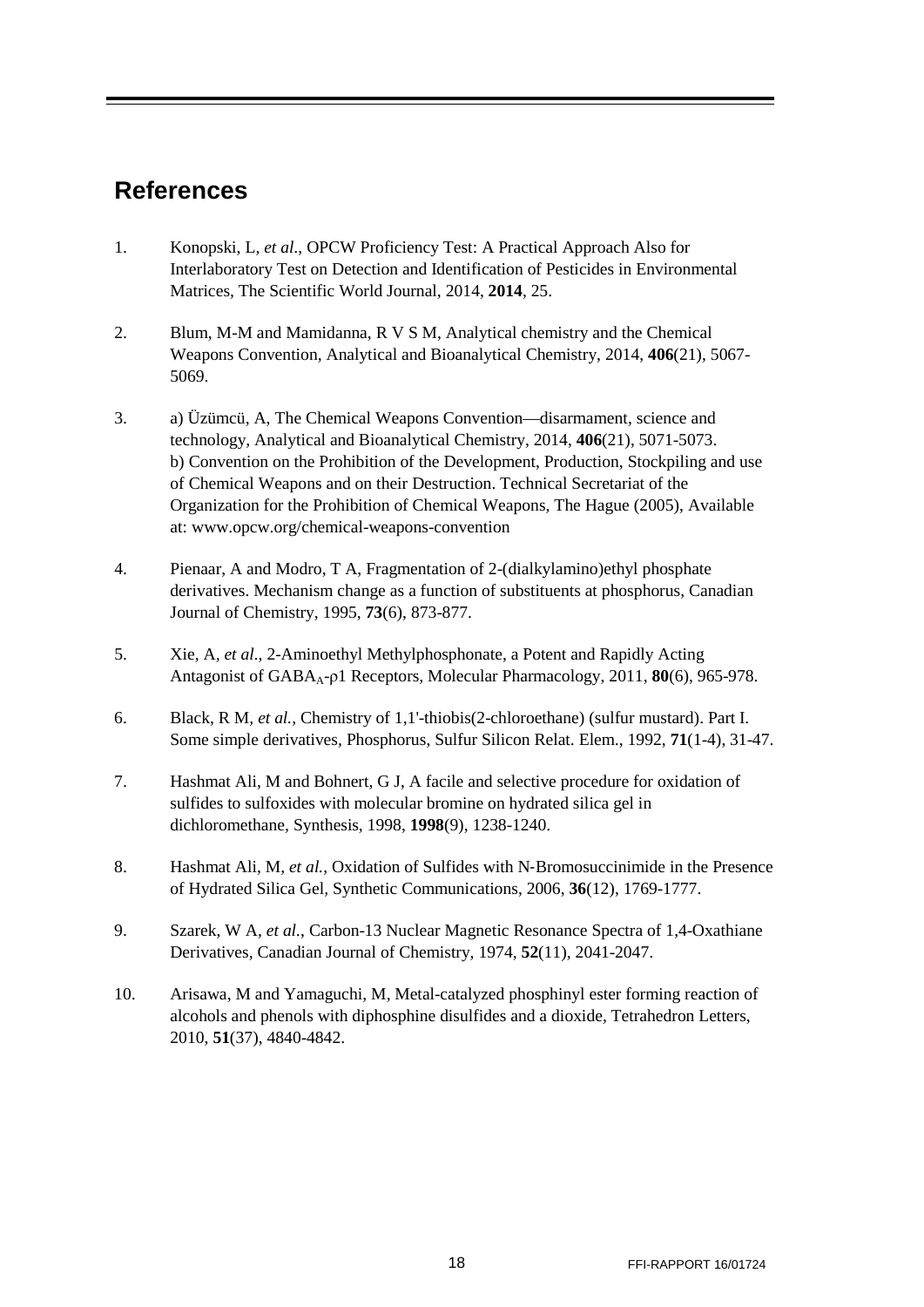# <span id="page-20-0"></span>**A Spiking list for the 36th OPCW Proficiency Test**

| Original<br><b>Sample</b><br>Code | <b>Chemical ID</b><br>assigned by the<br>Laboratory | <b>Chemical Name</b>                                | CAS#           | <b>Schedule</b><br>number |
|-----------------------------------|-----------------------------------------------------|-----------------------------------------------------|----------------|---------------------------|
| 362-06                            | $B-1$                                               | $bis(2-N,N-diethylaminoethyl)$<br>disulfide         | 589-32-2       | <b>NSRC</b>               |
| 362-06                            | $B-3$                                               | $bis(2-N,N-diet hylaminoethyl)$<br>ethylphosphonate | 101098-30-0    | 2.B.04                    |
| 363-06                            | $C-1$                                               | 1,4-dithiane                                        | 505-29-3       | <b>NSRC</b>               |
| 363-06                            | $C-2$                                               | 1,4-Oxathiane                                       | 15980-15-1     | <b>NSRC</b>               |
| 363-06                            | $C-3$                                               | 1,4-Oxathiane 4-oxide                               | $109 - 03 - 5$ | <b>NSRC</b>               |
| 366-06                            | $F-1$                                               | Divinylsulfone                                      | $77 - 77 - 0$  | <b>NSRC</b>               |
| 366-06                            | $F-2$                                               | Divinylsulfoxide                                    | 1115-15-7      | <b>NSRC</b>               |

NSRC: Non-Scheduled Reportable Chemical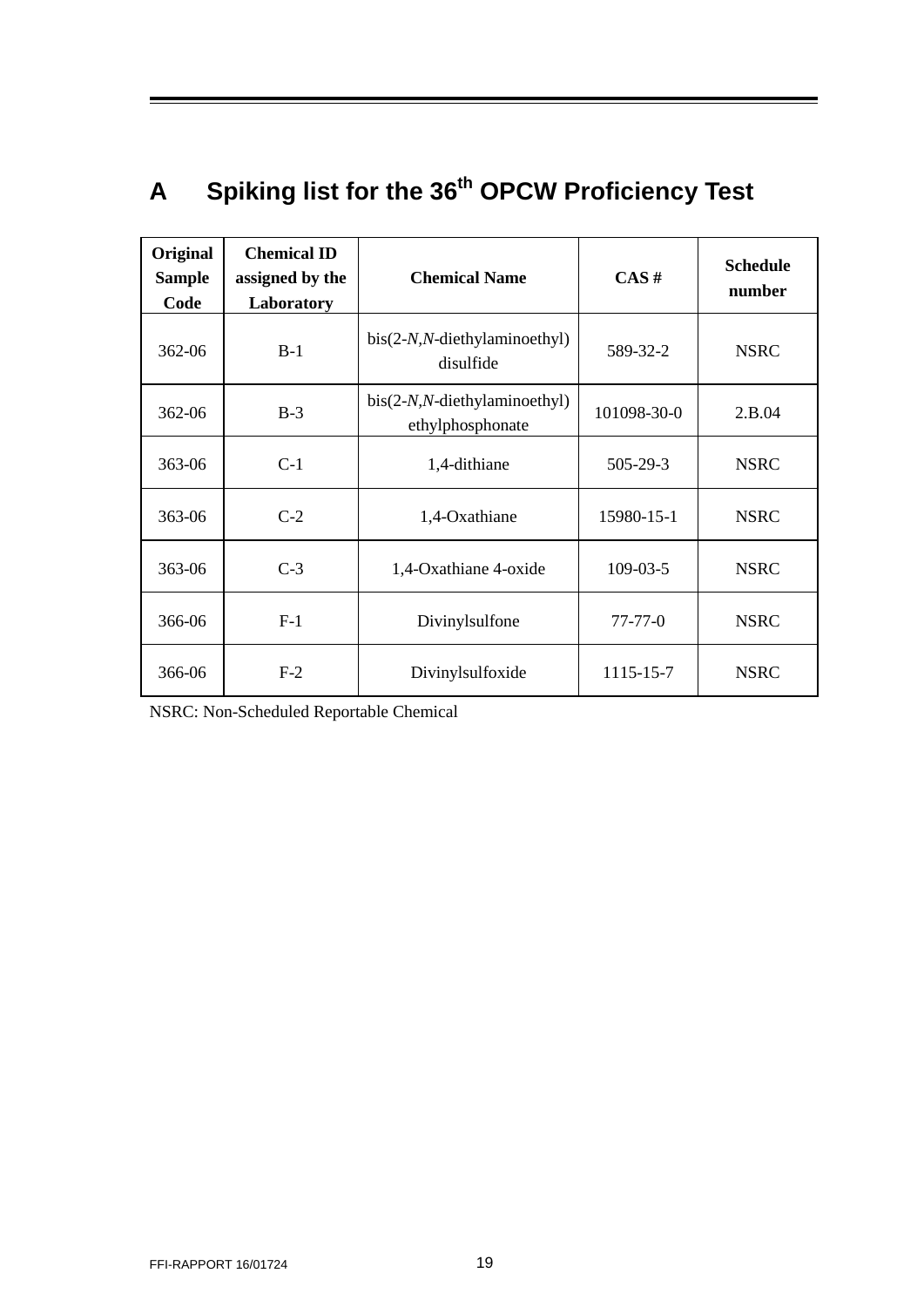# <span id="page-21-0"></span>**B NMR spectra**

<span id="page-21-1"></span>**B.1 Phosphorous compounds**



<span id="page-21-2"></span>*Figure B.1 31P{1 H} NMR spectrum showing the shift values and integral ratio between bis(2- (N,N-diethylamino)ethyl) ethylphosphonate (3) and 2-(N,N-diethylamino)ethyl ethylphosphonate (4)*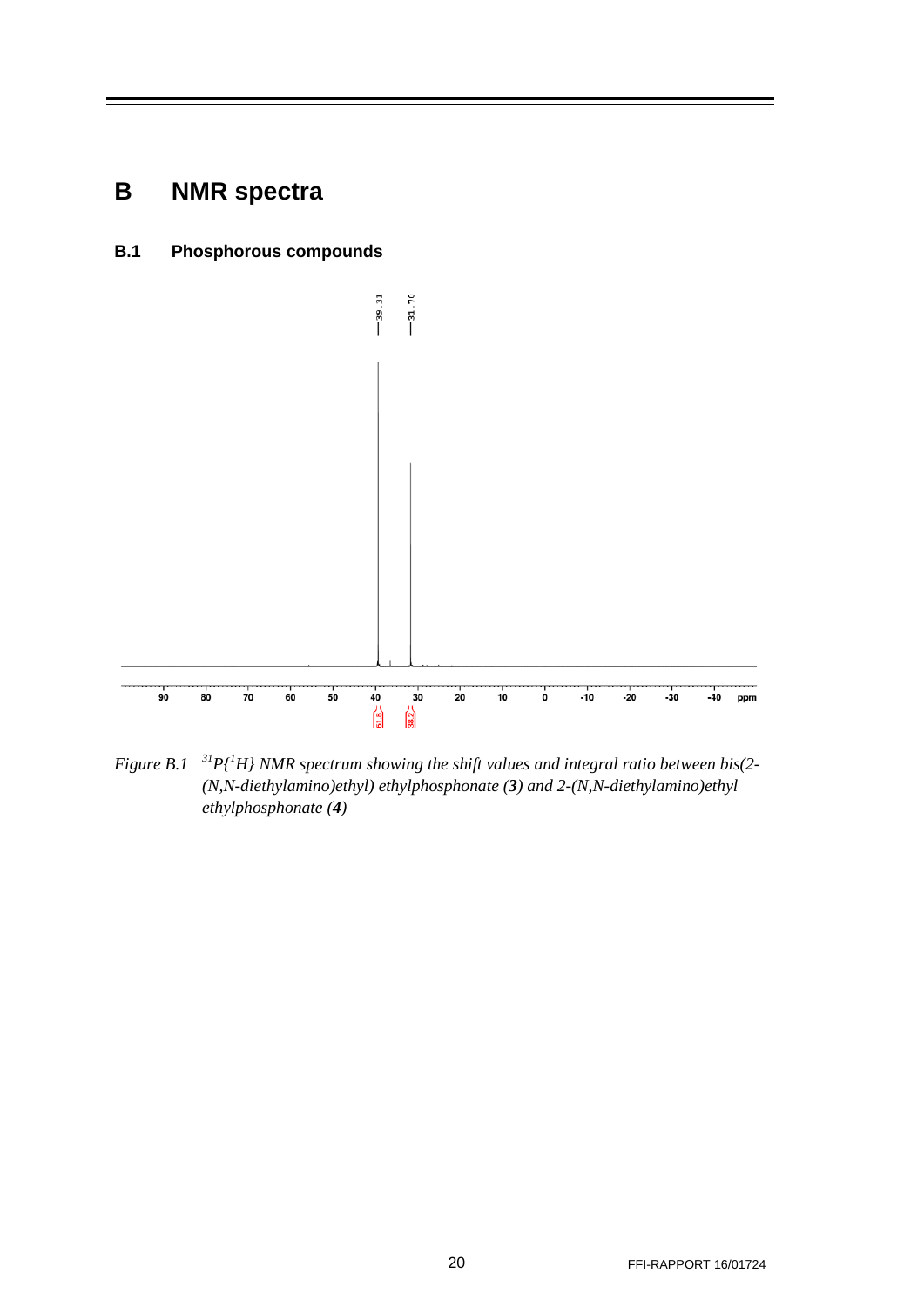

<span id="page-22-0"></span>*Figure B.2*  $H^3P_l^H$  NMR spectrum showing the shift values and integral ratio between 2-(N,N*diethylamino)ethyl ethylphosphonate (4) and ethylphosphonic acid (EPA)*



<span id="page-22-1"></span>*Figure* B.3  $\binom{31}{1}$  *P*{<sup>1</sup>H} NMR spectrum showing the shift values and integral ratio between isobutyl *dimethylphosphinate (11) and an unknown compound*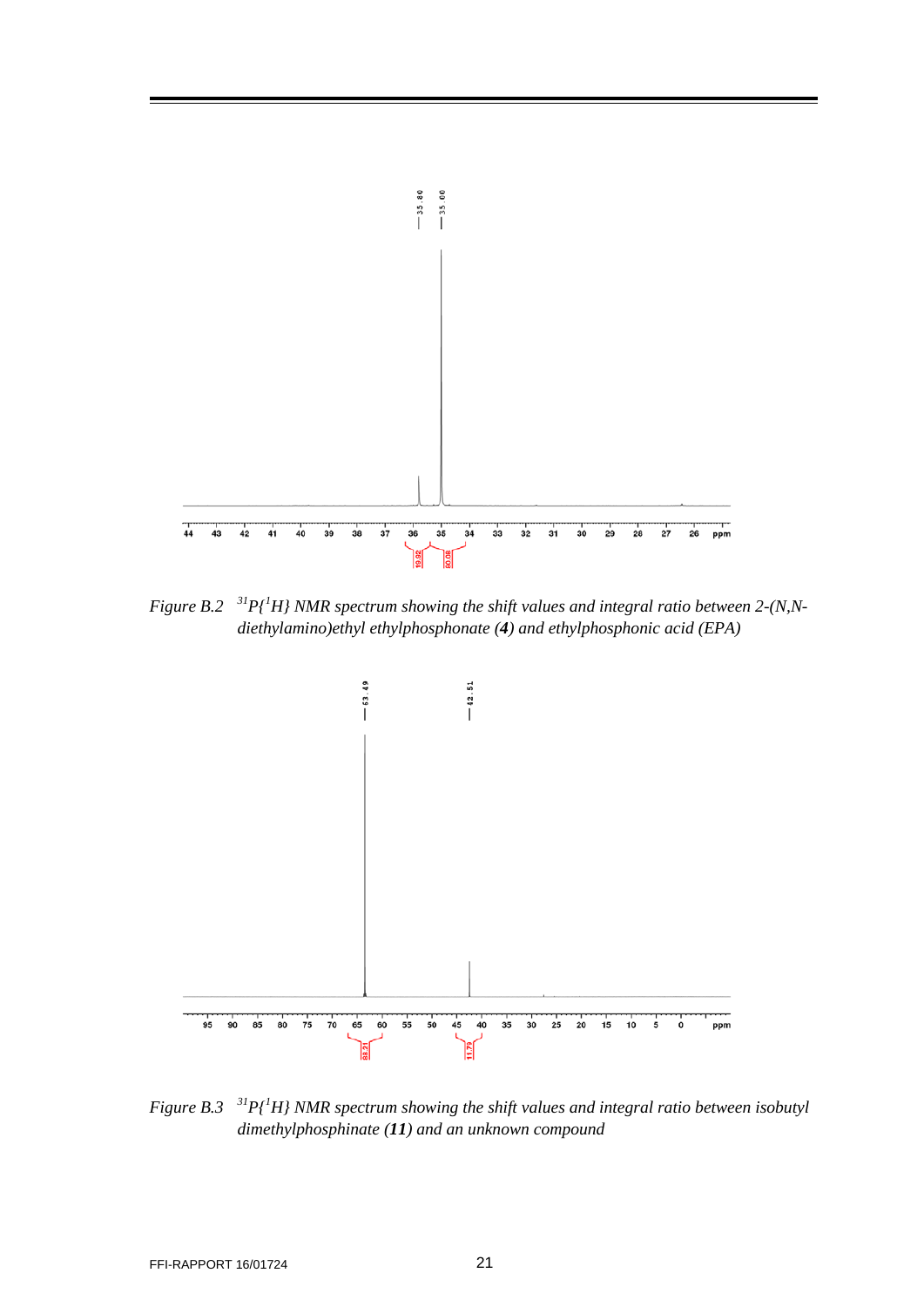

<span id="page-23-0"></span>*Figure B.4 2D <sup>1</sup> H-31P HSQC spectrum of isobutyl dimethylphosphinate (11) and an unknown compound*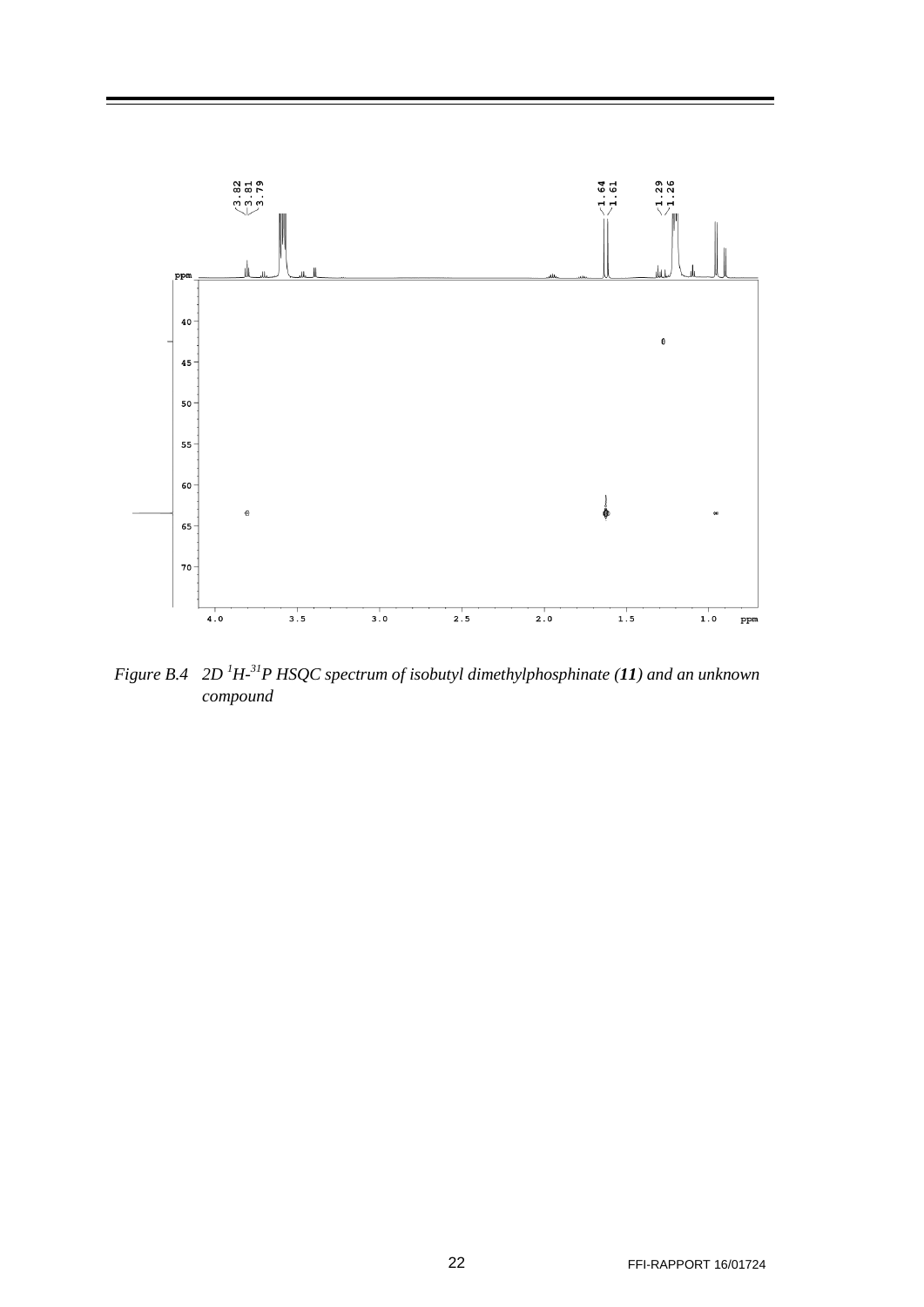### <span id="page-24-0"></span>**B.2 Sulphur compounds**



<span id="page-24-1"></span>*Figure B.5 <sup>1</sup> H NMR spectrum of divinylsulphoxide (7), 1,4-oxathiane-4-oxide (8) and an unknown vinyl compound*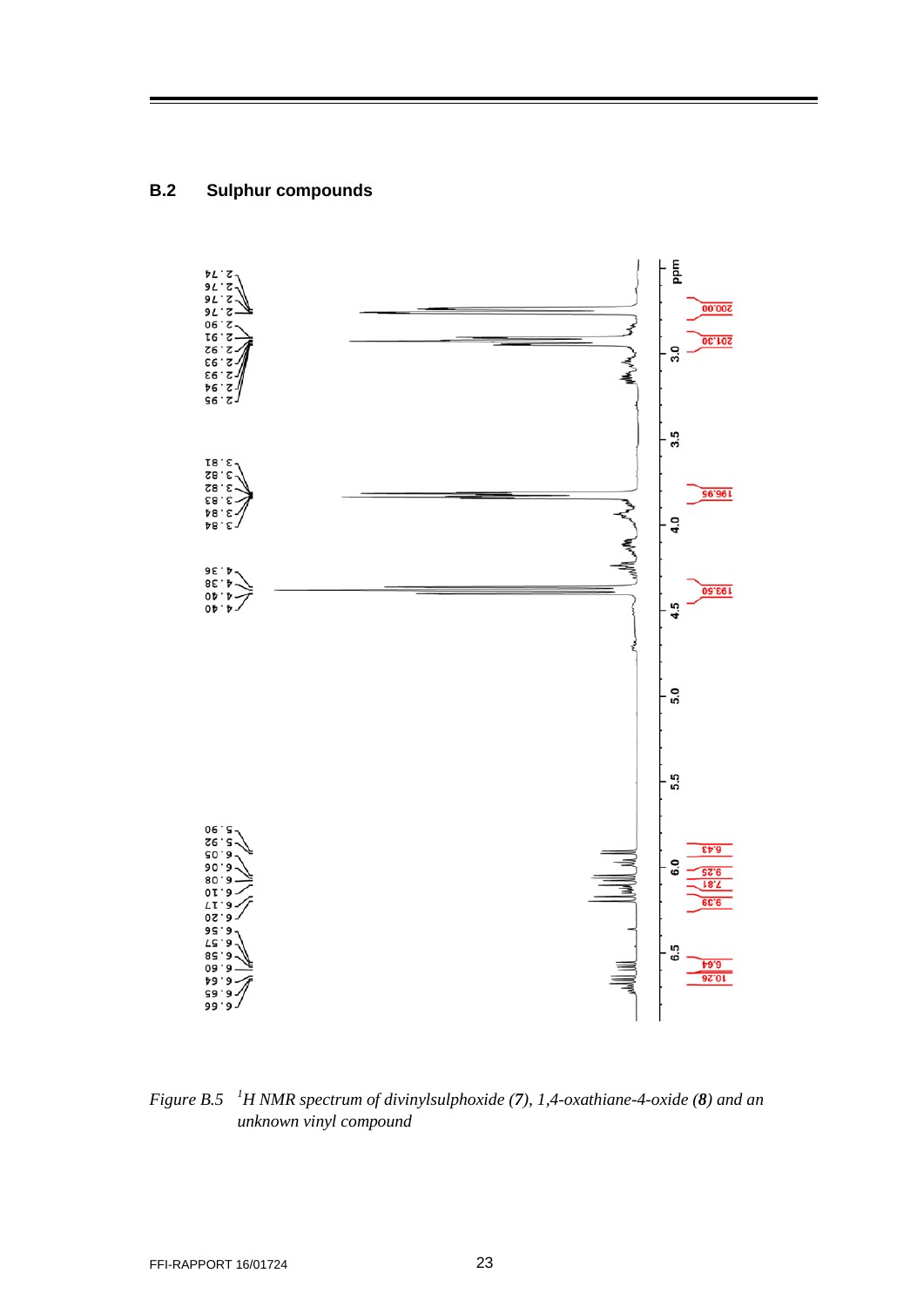

<span id="page-25-0"></span>*Figure B.6 <sup>1</sup> H NMR spectrum of divinylsulphoxide (7) and an unknown vinyl compound*



<span id="page-25-1"></span>*Figure B.7 <sup>1</sup> H NMR spectrum of 1,4-oxathiane 4-oxide (8)*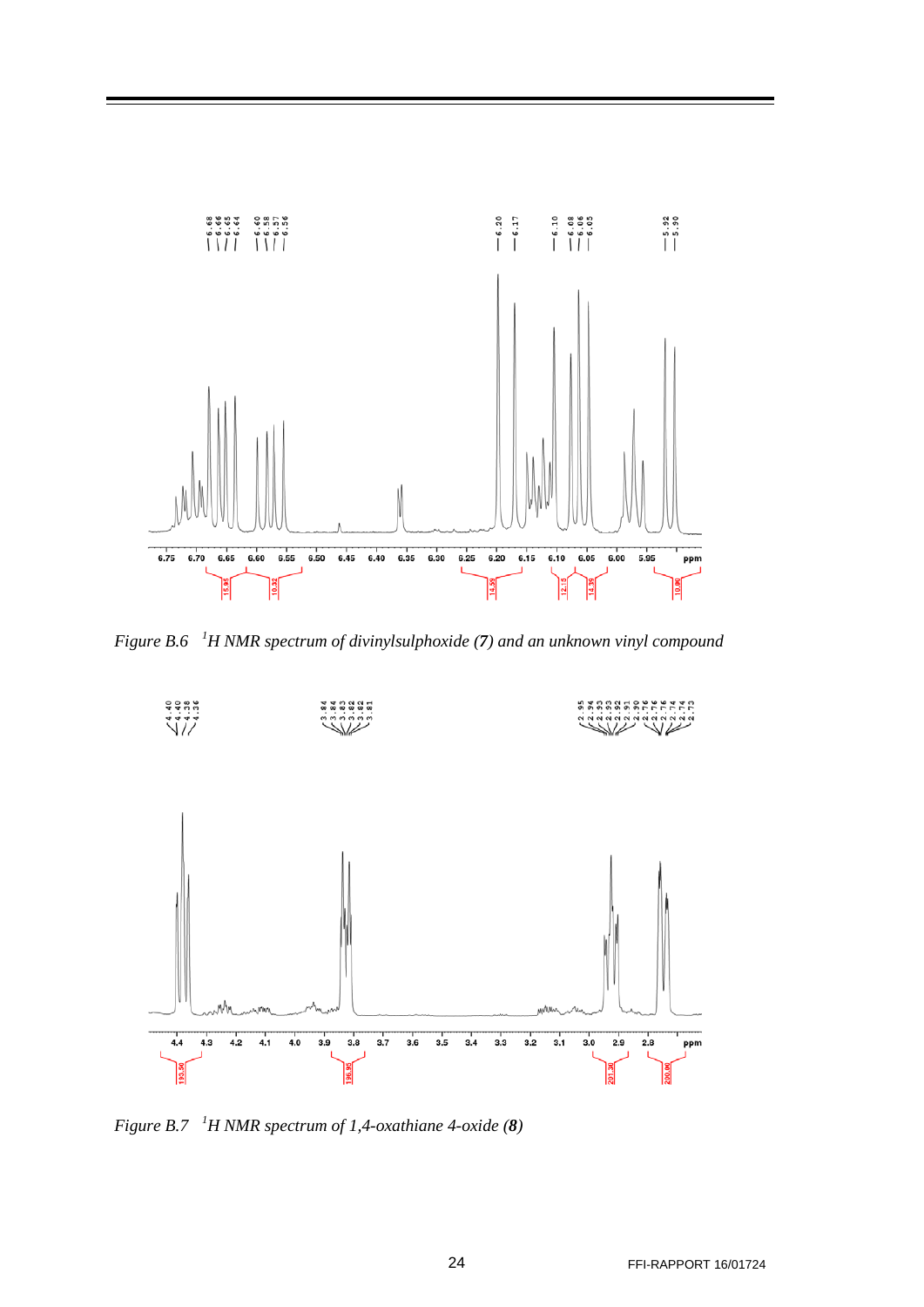### About FFI

The Norwegian Defence Research Establishment (FFI) was founded 11th of April 1946. It is organised as an administrative agency subordinate to the Ministry of Defence.

#### FFI's mission

FFI is the prime institution responsible for defence related research in Norway. Its principal mission is to carry out research and development to meet the requirements of the Armed Forces. FFI has the role of chief adviser to the political and military leadership. In particular, the institute shall focus on aspects of the development in science and technology that can influence our security policy or defence planning.

#### FFI's vision

FFI turns knowledge and ideas into an efficient defence.

FFI's characteristics Creative, daring, broad-minded and responsible.

### Om FFI

Forsvarets forskningsinstitutt ble etablert 11. april 1946. Instituttet er organisert som et forvaltningsorgan med særskilte fullmakter underlagt Forsvarsdepartementet.

#### FFIs formål

Forsvarets forskningsinstitutt er Forsvarets sentrale forskningsinstitusjon og har som formål å drive forskning og utvikling for Forsvarets behov. Videre er FFI rådgiver overfor Forsvarets strategiske ledelse. Spesielt skal instituttet følge opp trekk ved vitenskapelig og militærteknisk utvikling som kan påvirke forutsetningene for sikkerhetspolitikken eller forsvarsplanleggingen.

#### FFIs visjon

FFI gjør kunnskap og ideer til et effektivt forsvar.

#### FFIs verdier

Skapende, drivende, vidsynt og ansvarlig.

## FFI's organisation